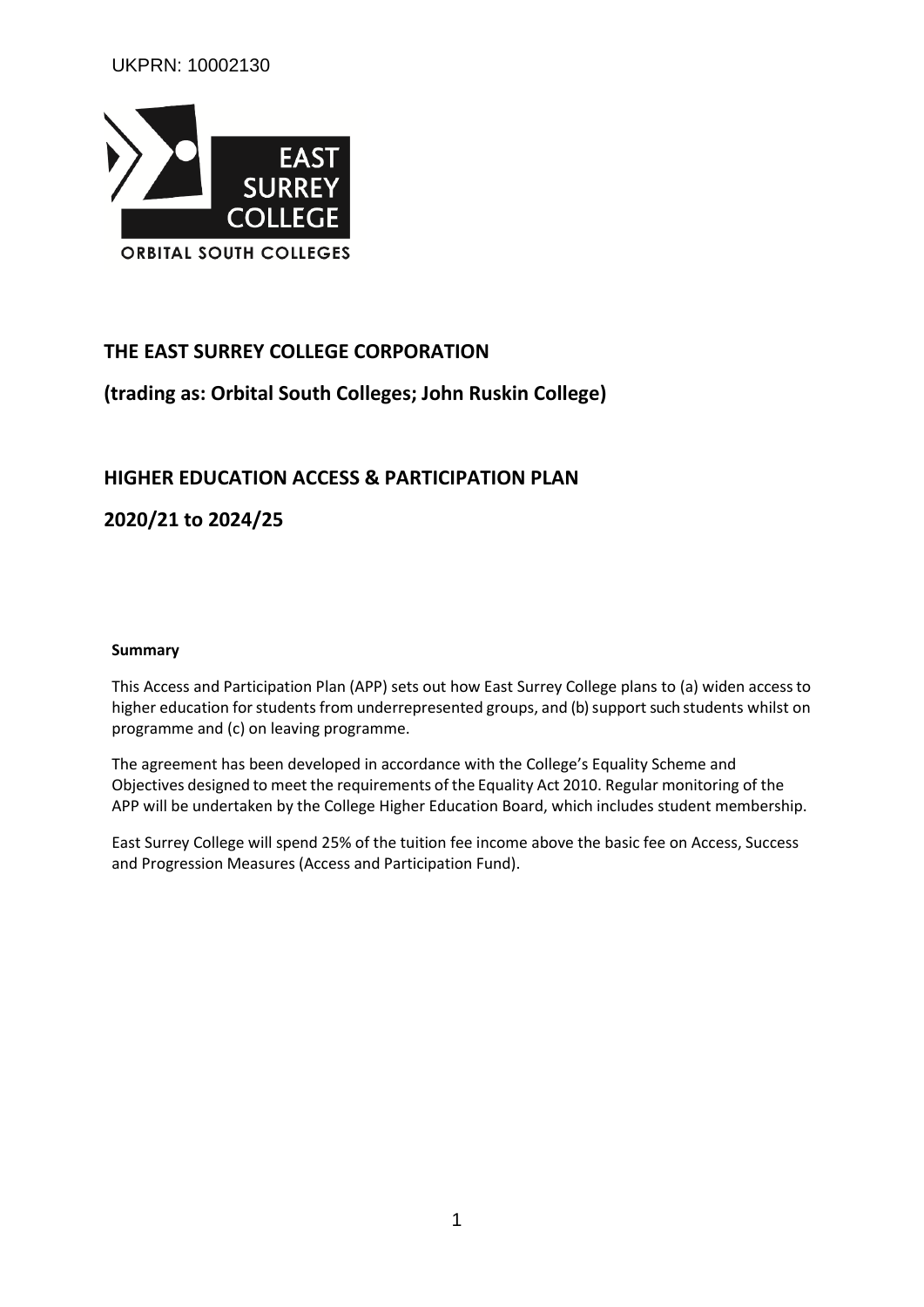#### **Preface - College Overview**

East Surrey College (ESC) is a general further education college serving the Eastern half of Surrey, as well as to the South of Croydon and the North of West Sussex. It is based on two campuses: at Gatton Point to the north of Redhill (which delivers the vast majority of its HE); at John Ruskin College in South Croydon. East Surrey College was originally founded as a technical college and has delivered vocationally orientated higher education (HE) programmes for many years and foundation degrees since 2008. The College's main prescribed higher education portfolio primarily serves the local area and a local demand for skills, specifically in early years education, management, design and media, software development, electrical and electronic engineering, power engineering, general engineering, and built environment.

The College firmly locates higher level study, both prescribed and non-prescribed, at the core of its mission. It is inextricably linked and continuous with its other provision, specifically further education, and employer engagement.

Higher education is central to the College's aim to widen participation and support local communities through enabling economic prosperity and social inclusion. This is reflected in the College's Strategic Aim 4: "To develop complementary partnerships that contribute positively to sustainable communities."

ESC is a diverse College that respects and celebrates differences in race, disability, gender, age, gender identity, sexual orientation, faith and religious beliefs, background or personal circumstance. The College wants everyone to feel valued and included in the College community and to achieve their full potential.

This is East Surrey College's second APP and it sets out how the College intends to widen access to higher education and support student success and progression from 2020/21 to 2024/25. It is the first APP after a merger with John Ruskin College (which had no HE) in February 2019. As this is the second iteration of our APP, there is (a) nothing to report on currently on impacts from 2019/20 and (b) no scope yet to reflect on refinements to our approach in the 2019/20 APP as there are no "established" interventions yet. Access Activity did not commence until Autumn 2019 when some of the higher fee income became available.

## **1. Assessment of Performance**

In 2018/19 there were 111 students originally enrolled on prescribed higher education programmes of which 58.6% were full time and 41.4% were part time. The provision ranges from Higher National Certificates and Diplomas to Foundation Degrees. The College also hosts significant and growing numbers of Higher and Degree Apprentices, and Higher Professional courses, which fall outside the scope of this APP. The College is a Partner College of the University of Chichester, a Business Partner of the University for the Creative Arts, and a member of the Sussex Learning Network Uni Connect Programme (formerly NCOP).

Of the College HE population in 2018/19, a snapshot from internal enrolment data reveals:

- 20.7% were 30 and over (64% were over 21)
- 15.3% were from a BAME group
- 7.2% had declared a disability or identified learning support needs
- 10% were from a POLAR4 Q1 (1%) or POLAR24 Q2 (9%) low participation postcode
- The College has historically not collected data on care leavers at HE enrolment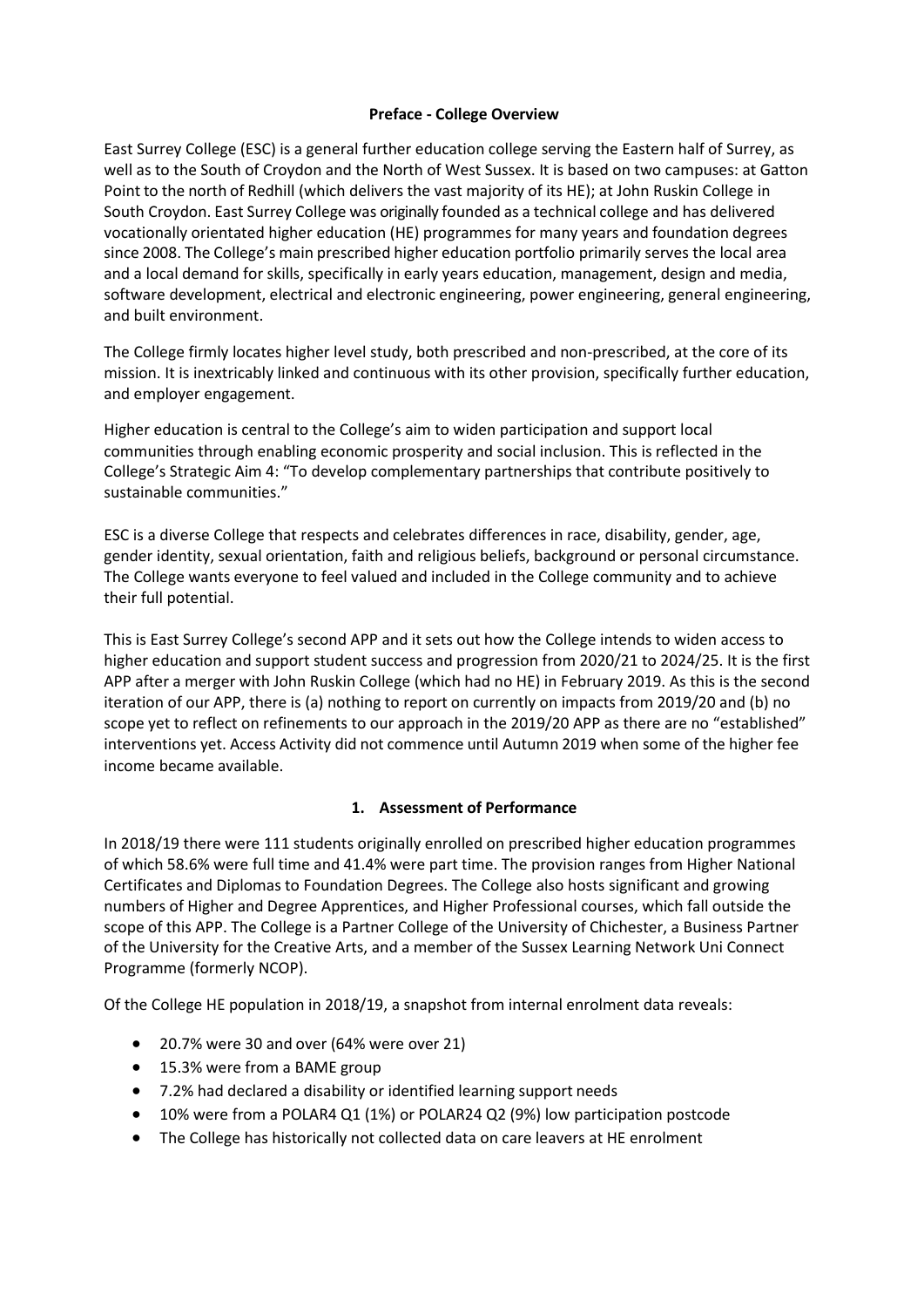#### **Notes on the Use of Data**

In the sections that follow, the College has used an aggregation of two/three years of internal data to support the setting of targets due to small numbers, but even then the use of multiple indicators has proved difficult to achieve in any significance. Where three years of data are used this is from 2016/17- 2018/19 and where two years of data have been used this is from 2017/18-2018/19. In addition, the College has used the OfS dataset where numbers are not absent or suppressed to further support the setting of targets. Internal data combines full time and part time students together whereas OfS data disaggregates these.

Progression analysis is based on the OfS dataset, where data is useable, and on progression to highly skilled employment or further study as defined in TEF Year 4 as the College does not have a single source of reliable internal or external data at this stage. It should be noted that TEF data attributes students by teaching rather than registering institution (which are the same at the College), includes international and EU students (of which there are around 2%), and aggregates three years' of data together.

The College generally recruits from its Travel-to-Work area, and regards the local demographic more typical of its realistic target market than the national demographic. TEF Year 4 contextual data indicates that 48% of students were Local (56% full time and 36% part time), with employer-sponsored part time students therefore travelling further to attend.

For Access Data it has generally been possible to consider internal data and the OfS dataset to gain a clear assessment of performance. For Success Data, the focus has been purely on Continuation rather than Achievement, as the College does not run any classified Level 6 programmes (meaning no Achievement data is present in the OfS dataset).

Robust Progression data overall has been extremely difficult to find, both internally and from the OfS dataset. LEO data is beginning to emerge for small numbers, and from the TEF Year 4 data shows the College's students are progressing to above median earning or further study at around the benchmark rate. It is anticipated some discussions herein on Progression may be further refined as the Graduate Outcomes Survey and Longitudinal Employment Outcomes (LEO) data become available in future years.

## **1.1 Black, Asian and Minority Ethnic (BAME) Students**

## **1.1.1 Access**

Aggregated three year internal admissions data (2016/17-2018/19) indicates that 12.7% of the College HE population are from BAME groups. This compares favorably with the Surrey population (9.75%, 2011 Census Data), which is used as a comparison as Colleges generally recruit from their Travel-to-Work area. The reason for this is the College recruits well from the BAME populations in and around the Crawley and Croydon areas and in virtue of this, sees the potential to build further on this already positive performance in the future. National data (HESA, 2018/19) indicates 24% of HE students are from BAME groups, although the College recruits heavily from a local demographic and students do not move to the area to attend its HE programmes.

The OfS dataset indicates that the proportion of BAME students has declined from 23.7% to 16.8% in the last five years for full time programmes, but has similarly increased in the last four years from 2.7% to 15.3% for part time programmes.

When the OfS dataset is disaggregated to BAME subgroups, although numbers become small, for full time students there has been a marked drop in numbers of Black students over five years from 15.8% to 3.4%, and a marked increase in numbers of Asian students from 2.6% to 10.1%. For part time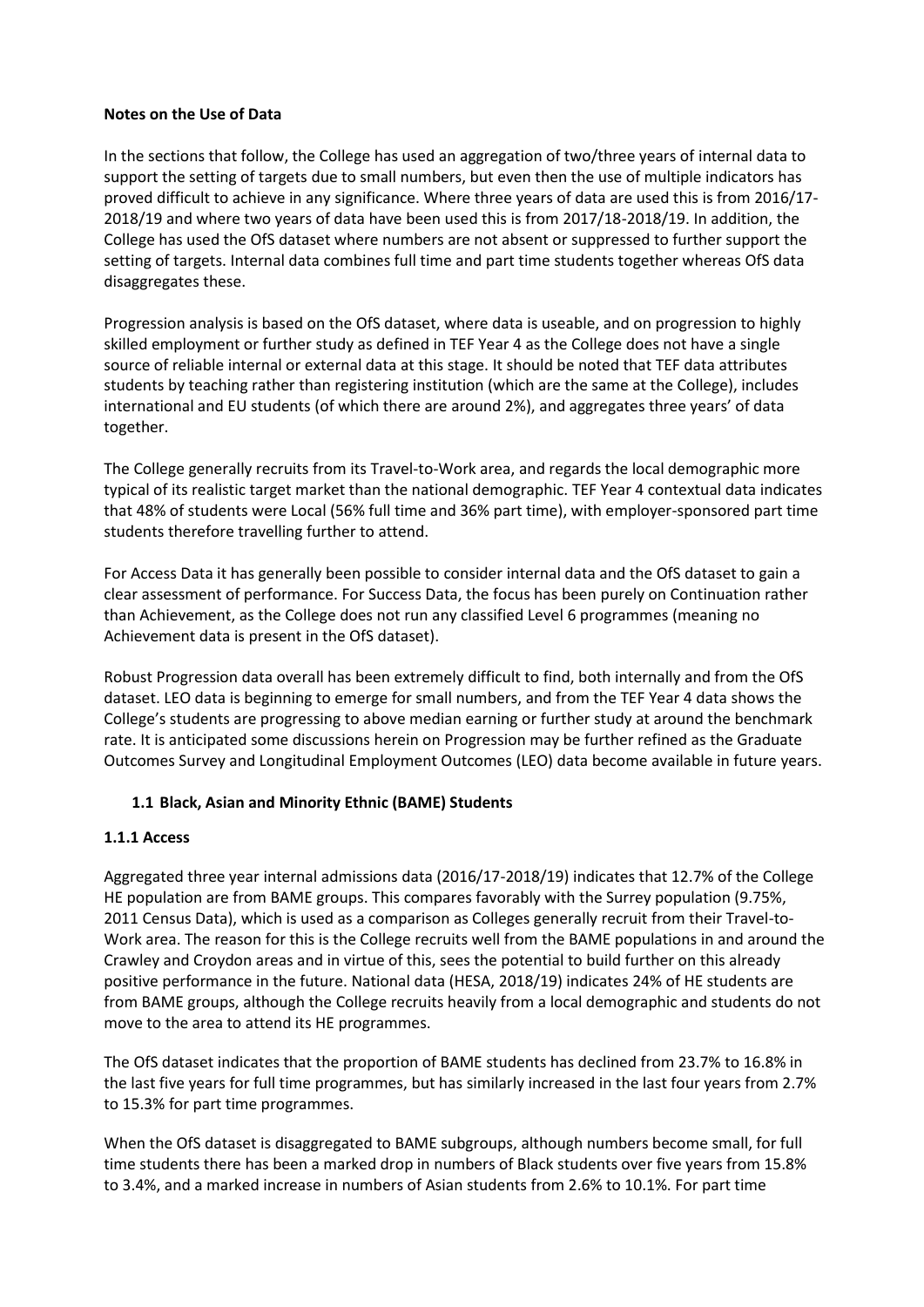students over the last four years, there has been a marked increase in numbers of Black students from 0% to 7.7%, and in numbers of Asian students from 0% to 3.8%.

Albeit with small numbers, there are no BAME subgroups that are underrepresented, indeed the College HE population is more diverse than the local population. In the 2011 Census for Surrey the population was made up as follows (with the last year of the College's OfS dataset in brackets): White 90.3% (83.1% FT; 84.6% PT); Mixed 2.1% (2.2% FT; 3.8% PT); Asian 5.6% (10.1% FT; 3.8% PT); Black 1.1% (3.4% FT; 7.7% PT); Other 0.9% (1.1% FT; 0% PT).

The main point of concern is the significant decline in full time Black students which appears to be at the heart of any overall decline in BAME numbers. However, a general shift in BAME students from full time to part time programmes is also apparent, and the College is recruiting increasing numbers of Asian students across all modes of study.

## **1.1.2 Success**

Aggregated two year internal exam board data (2017/18-2018/19) indicates that 31.6% of the College's BAME population do not continue. This compares extremely unfavorably with the White population (13.7%) and there is clear scope to close this substantial gap as quickly as possible.

Although compiled differently (ie benchmarked against other providers), TEF Year 4 data appears to contradict this with full time BAME students showing a positive flag for Continuation. The College sees the gap identified above as a reason to set a target, but TEF4 data does imply that performance might fluctuate quite significantly year-on-year. This is linked to an OfS National Key Performance Measure.

The OfS dataset suppresses Continuation data for all ethnic groups (full time and part time) apart from White so it is impossible to form conclusions from that source, and any interventions should be targeted at all BAME students across both modes of study.

#### **1.1.3 Progression**

There is a lack of data externally from DLHE/GOS (due to small numbers), and also internally, to monitor the progression rates of BAME students. Data was suppressed for this group in the TEF Year 4 metrics too for both full time and part time. Data is suppressed in the OfS dataset for Progression by ethnicity. Section 2.2.3 sets out an aim to improve understanding here.

Nationally, full time White students are known to outperform other ethnic groups, with Black students suffering the largest gap, being 4.7% behind White students. The gap is wider for part time students, with Black students 6.5% behind White students and Asian student 7% behind White students. However, the gaps are narrowing for both modes of study.

## **1.2 Students with Disabilities**

#### **1.2.1 Access**

Aggregated three year internal admissions data (2016/17-2018/19) indicates that 13.8% of the College HE population declare a disability. This is in line with the Surrey population (13.5%, 2011 Census Data), which is used as a comparison as Colleges generally recruit from their Travel-to-Work area.

The OfS dataset indicates that the proportion of disabled students has declined from an unusually high 29.3% to 12.4% in the last five years for full time programmes, but has similarly increased in the last four years from 2.7% to 15.4% for part time programmes. A greater effort has been made in recent years to persuade employer-sponsored part time students to declare disability as it was noted that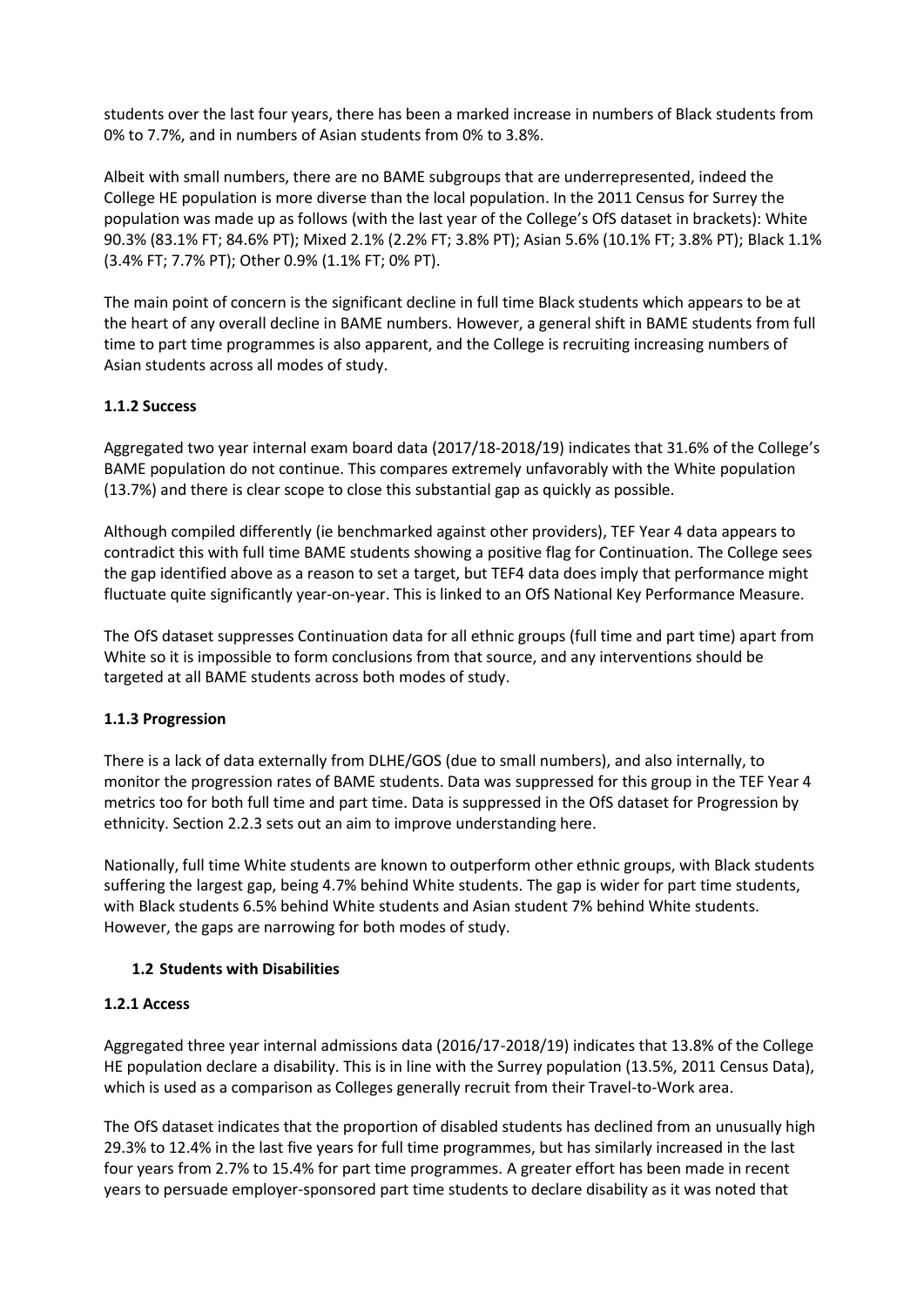numbers seemed artificially low.

When disability is disaggregated by type, according to the OfS dataset, amongst full time students Cognitive and Learning has fallen from 19.5% to 7.9%, Mental Health has fallen from 2.4% to 1.1%, Sensory, Medical and Physical has risen from 0% to 1.1%, Multiple Impairments has fallen from 4.9% to 0% and Social and Communication has stayed the same at 0%. However, these are typically very small numbers of students and subject to wide fluctuation.

Amongst part time students, Cognitive and Learning has risen from 0% to 3.8%, Mental Health has risen from 0% to 3.8%, Sensory, Medical and Physical has risen from 0% to 3.8%, Multiple Impairments has fallen from 2.7% to 0% and Social and Communication has stayed the same at 0%.

The College sees this as an area where it is performing as expected and therefore should push further for a reasonably ambitious improvement. National data (HESA, 2018/19) indicates 14% of HE students self-declare as having a disability, which the College should aim to exceed.

## **1.2.2 Success**

Aggregated two year internal exam board data (2017/18-2018/19) indicates that 26.5% of the College's HE population with a declared disability do not continue. This compares unfavorably with the nondisabled population (15%). However, the OfS dataset indicates that for full time students, in the last three years the continuation rate for non-disabled students has fallen from 85.2% to 72.6% whereas for disabled students the continuation rate has risen from 76.9% to 81.3%. The OfS dataset suppresses data for part time students, and when disaggregated by disability type.

Albeit with data created for a different purpose (ie benchmarked against other providers), TEF Year 4 data on continuation supports the OfS dataset with full time students with disabilities showing no negative flag. The College sees the gap identified above in internal data as a reason to monitor this area closely but not set a target at this stage. This is linked to an OfS National Key Performance Measure.

## **1.2.3 Progression**

There is a lack of data externally from DLHE/GOS (due to small numbers), and also internally, to monitor the progression rates of students with disabilities.

Data was suppressed for this group in the TEF Year 4 metrics for part time students, but showed no negative flags for full time students (this is benchmarked against other providers and is not a reflection of a lack of an absolute gap at the College). Data is suppressed in the OfS dataset for Progression by disability. Section 2.2.3 sets out an aim to improve understanding here.

Nationally, it is known that the significant gap (currently 7.7%) has widened further (by 1.4% in the last 5 years) for part time Disabled students against their non-disabled peers. The gap for full time Disabled students is much lower at 1.8% but could be described as persistent.

## **1.3 Mature Students**

## **1.3.1 Access**

Aggregated three year internal admissions data (2016/17-2018/19) indicates that 67.1% of the College HE population are over 21, with 20.3% being over 30. This is clearly a very strong performance and such inclusivity of access is something that the College seeks to maintain, largely through the subject and delivery mode of the programmes it offers.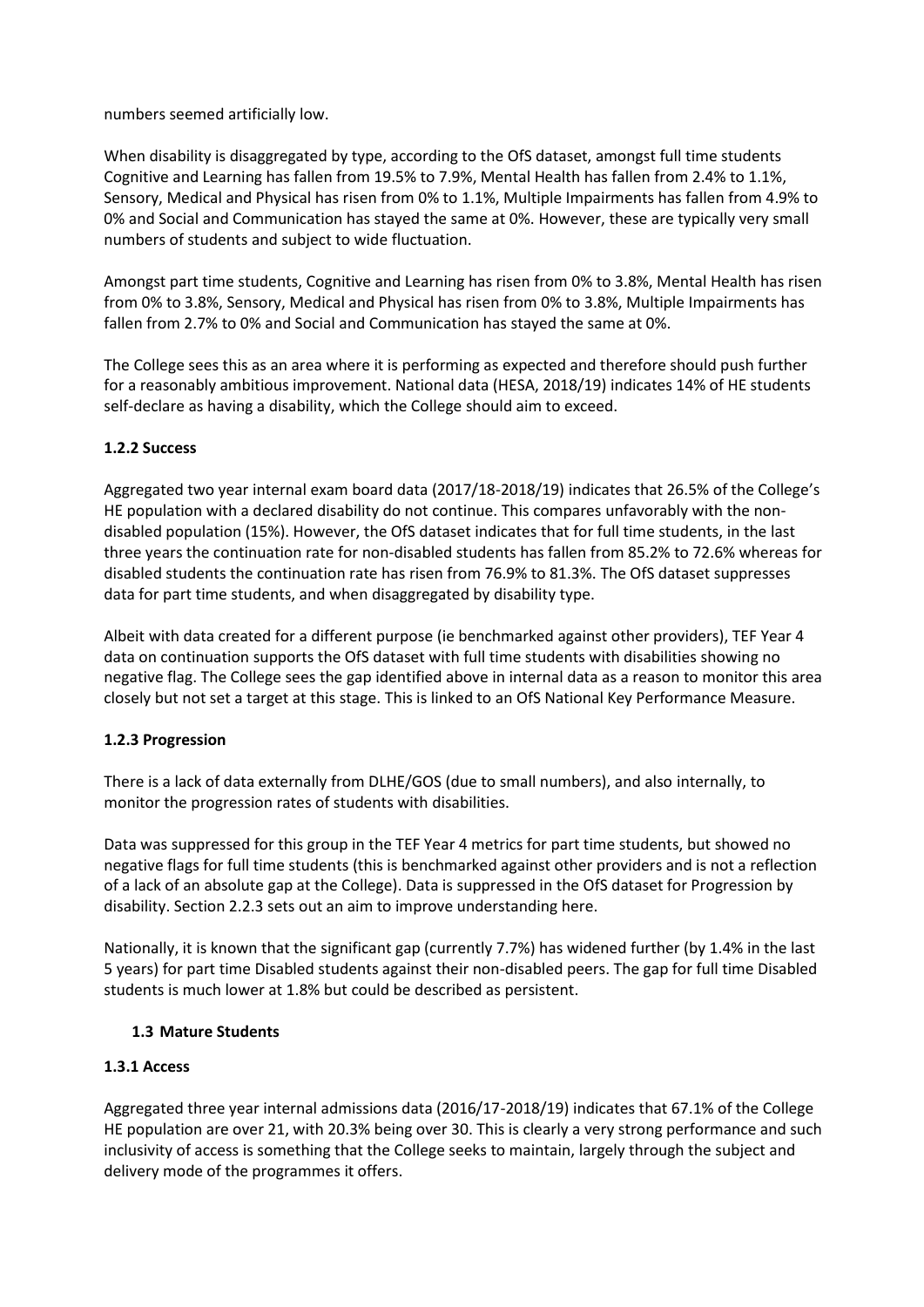The OfS dataset backs this up, indicating that the proportion of full time young students has dropped from 63.4% to 55.1% over the last five years, whilst the proportion of mature full time students has increased from 36.6% to 44.9%. For part time students, the proportion of young students has risen from a very low 27% to 34.6% over the last four years, whilst their mature peers have fallen from 73% to 65.4%. National data (HESA, 2018/19) indicates only 26% of HE students are over 21.

The College does not see the need to set a target in this area as it is already making a valuable contribution to the national access picture for mature students.

## **1.3.2 Success**

Aggregated two year internal exam board data (2017/18-2018/19) indicates that only 8.6% of the College's HE population over 25 do not continue. The OfS dataset indicates that for full time students, in the last four years the continuation rate for young students has fallen from 84.6% to 70% whereas for mature students the continuation rate has risen from 73.3% to 78.9%. The OfS dataset suppresses data for part time students except for the most recent year where a small number of young students show a rate of 92.9% and the majority number of mature students show a rate of 78.9%. This is a clear gap nevertheless.

#### **1.3.3 Progression**

There is a lack of data externally from DLHE (due to small numbers), and also internally, to monitor the progression rates of mature students. Nationally, both full time and part time Mature students outperform Young students.

The OfS dataset has data for the last two years, indicating that the number of full time young students being in highly skilled employment or higher level study has increased from 34.6% to 46.7%. Similarly, for their mature peers this has fallen from 13.3% to 0%. Data was generally suppressed for part time students but it is encouraging that 100% of part time young students were in highly skilled employment or higher level study for the last year of OfS data.

Section 2.2.3 sets out an aim to improve understanding here.

## **1.4 Students From Low Participation Areas**

#### **1.4.1 Access**

Aggregated three year internal admissions data (2016/17-2018/19) indicates that 3.4% of the College HE population are from POLAR4 Quintile 1 (Q1) postcodes. A further 10.1 % are from Quintile 2 (Q2) postcodes. National data (HESA, 2018/19) indicates 11.8% of HE students are from Q1 and Q2, so the shortfall at the College is most likely to be in Q1.

The OfS dataset supports the recognition of this challenge for the College. Using the POLAR4 measure, full time Q1 student numbers have risen from 3.8% to 6.1% over the last five years, with full time Q2 student numbers increasing from 0% to 14.3%. Full time Q5 student numbers have fallen from 57.7% to 40.8% over the same period, so there is evidence of a closing gap.

Using the IMD measure, full time Q1 student numbers have fallen from 4.9% to 0% over the last five years, and Q5 numbers have decreased too from 41.5% to 33.7%. Q2 student numbers have shown an increase however, from 4.9% to 10.1%.

Using the IMD measure (POLAR4 gives little data), part time Q1 student numbers have increased from 5.4% to 7.7% over the last four years, with part time Q2 student numbers falling from 24.3% to 19.2%.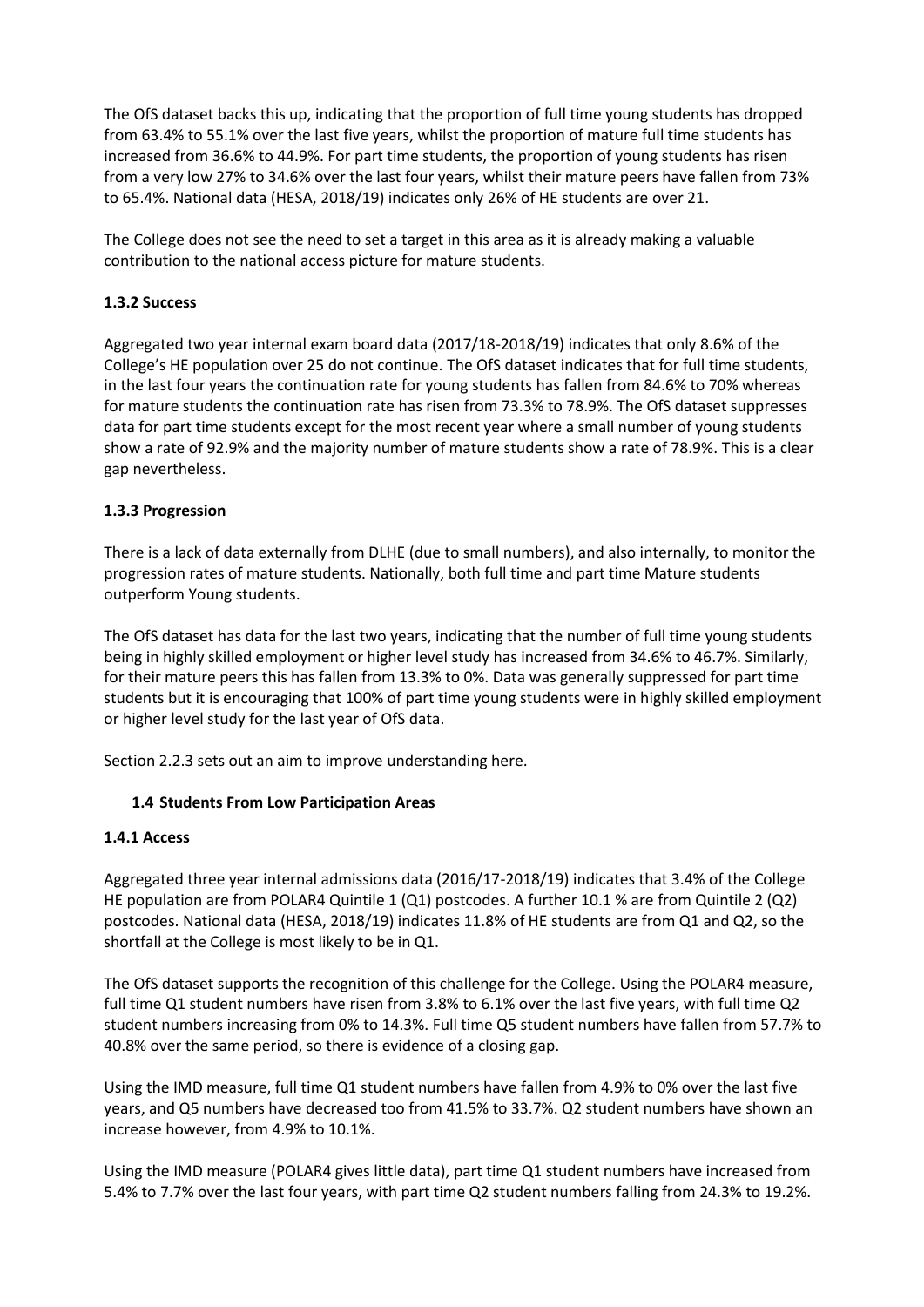Q5 numbers have increased slightly from 37.8% to 42.3%, so little progress is being made here.

As Colleges generally recruit from their Travel-to-Work area, and there are no Q1 postcodes with easy access to the College, this is perhaps unsurprising. The nearest POLAR4 Quintile 1 postcodes are 16 miles to the North East, in South East Croydon, and 12 miles to the South, on the South Western edges of Crawley. However, an ambitious target should be set for the next 5 years for both full time and part time using combined Q1 and Q2 postcodes as the College fully recognises its role in this dimension of social mobility. This is linked to an OfS National Key Performance Measure and the College would aim for 40% of its HE population being from Q1 and Q2 but this will not be achieved within the lifetime of this plan (to 2024/25).

#### **1.4.2 Success**

Aggregated two year internal exam board data (2017/18-2018/19) indicates that only 5.3% of the College's HE population from POLAR4 Q1 and Q2 postcodes do not continue. This is a strong position comparing with 17.9% from Q3 to Q5, and the College does not see the need to set a target in this area currently. The issue for this group seems to be one of Access. This is linked to an OfS National Key Performance Measure.

Continuation data is suppressed/not available for Q1 and Q2 students in the OfS dataset for both full time and part time students.

#### **1.4.3 Progression**

There is a lack of data externally from DLHE (due to very small numbers), and also internally, to monitor their progression rates. Data was suppressed for this group in the TEF Year 4 metrics too for both full time and part time students. Data is suppressed in the OfS dataset for Progression by low participation area. Section 2.2.3 sets out an aim to improve understanding here.

Nationally, full time student POLAR4 Q1 and Q5 students have a slightly decreasing gap currently at 6%. There is a small and fluctuating gap between part time POLAR4 Q1 and Q5 students currently at 3.3%.

#### **1.5 Students who are Care Leavers**

#### **1.5.1 Access**

The College has incomplete data on this group relying exclusively on UCAS applications which do not make up a representative proportion of the College HE population.

The College will collect such data from enrolment 2020/21 onward with the aim to potentially set an access target. National data (HESA, 2018/19) indicates 0.07% of HE students are care leavers compared to 0.5% of the under 18 population being in care, so clearly there is a national Access issue of some magnitude for this group.

## **1.5.2 Success**

The College has incomplete data on this group relying exclusively on UCAS data which do not make up a representative proportion of the College HE population.

The College will collect such data from enrolment 2020/21 onward and review Success for the first time in Autumn 2021 and thereafter. This is important to understand more clearly as care leavers are reportedly twice as likely to withdraw from HE as their peers (Neil Harrison, University of Oxford).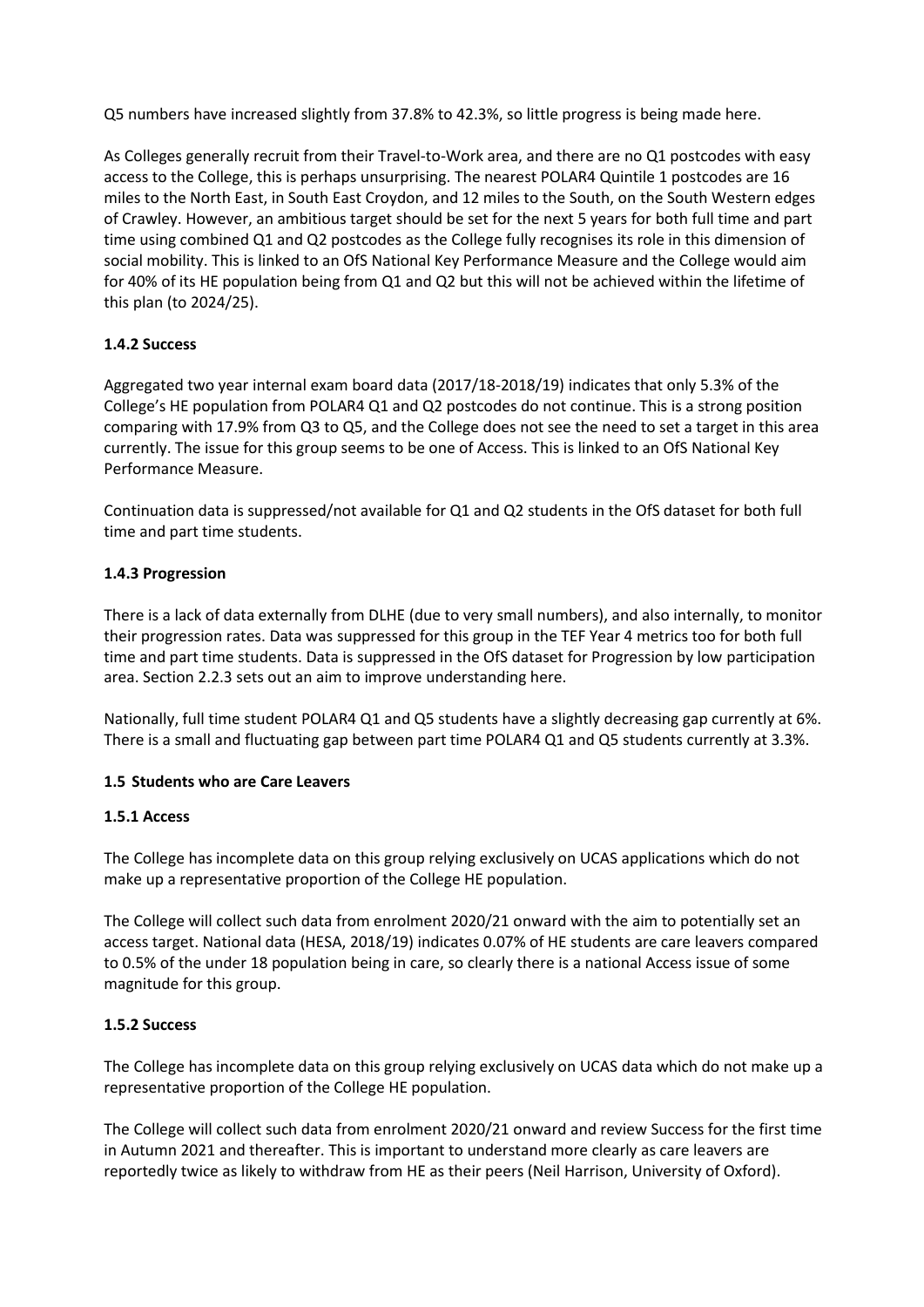## **1.5.3 Progression**

The College has incomplete data on this group relying exclusively on UCAS data which do not make up a representative proportion of the College HE population. Generally, once care leavers graduate they are thought to perform broadly as well as their peers with slightly more going on to higher level study and slightly fewer securing professional employment but nevertheless having an identical salary (DLHE 2016/17; Neil Harrison, University of Oxford). This performance may dip and create a gaps in future as more care leavers complete their studies as the above parity may be due to "survivor effect". Section 2.2.3 sets out an aim to improve understanding here.

## **1.6 Young White Males and Young Males from POLAR4 Quintiles 1 and 2**

From internal enrolment data, in 2018/19, 17 (26 in 2017/18) Young White Females and 16 (23 in 2017/18) Young White Males enrolled on HE programmes at the College, with no significant difference in Access or Success (Continuation) rates. As acknowledged above, Progression data is not currently reliable enough to have utility.

The College has insufficient information on Young Males from POLAR4 Quintiles 1 and 2 to form conclusions and is unlikely to have data for several years until Access gaps are further closed for those from low participation postcodes. It could also be that data would make individuals identifiable.

## **1.7 Other Groups Who Experience Barriers**

In addition, the College sees it as potentially useful to collect enrolment data on the following groups, from enrolment 2020/21 onwards, to begin to understand their HE student lifecycle performance at the College (beginning with Access). These groups have been selected as they have a significant representation in the whole College student population. The same approach will be taken as in 1.5 to these groups if appropriate.

- Gypsy/Roma/Traveller communities
- Refugee communities
- Carers

## **2 Strategic Aims**

## **College Overview**

#### **The College's vision is:**

To serve our communities as their outstanding provider of further and higher education and training

## **The College's mission is:**

To provide inspirational, high quality education and training that meets the needs of individuals, employers and our local and wider communities

The College's strategic aims are:

- 1. To deliver excellence in teaching, learning and assessment
- 2. To enable students to develop excellent workplace behaviours and skills
- 3. To ensure an inclusive environment in which our students and staff feel safe and thrive
- 4. To develop complementary partnerships that contribute positively to sustainable communities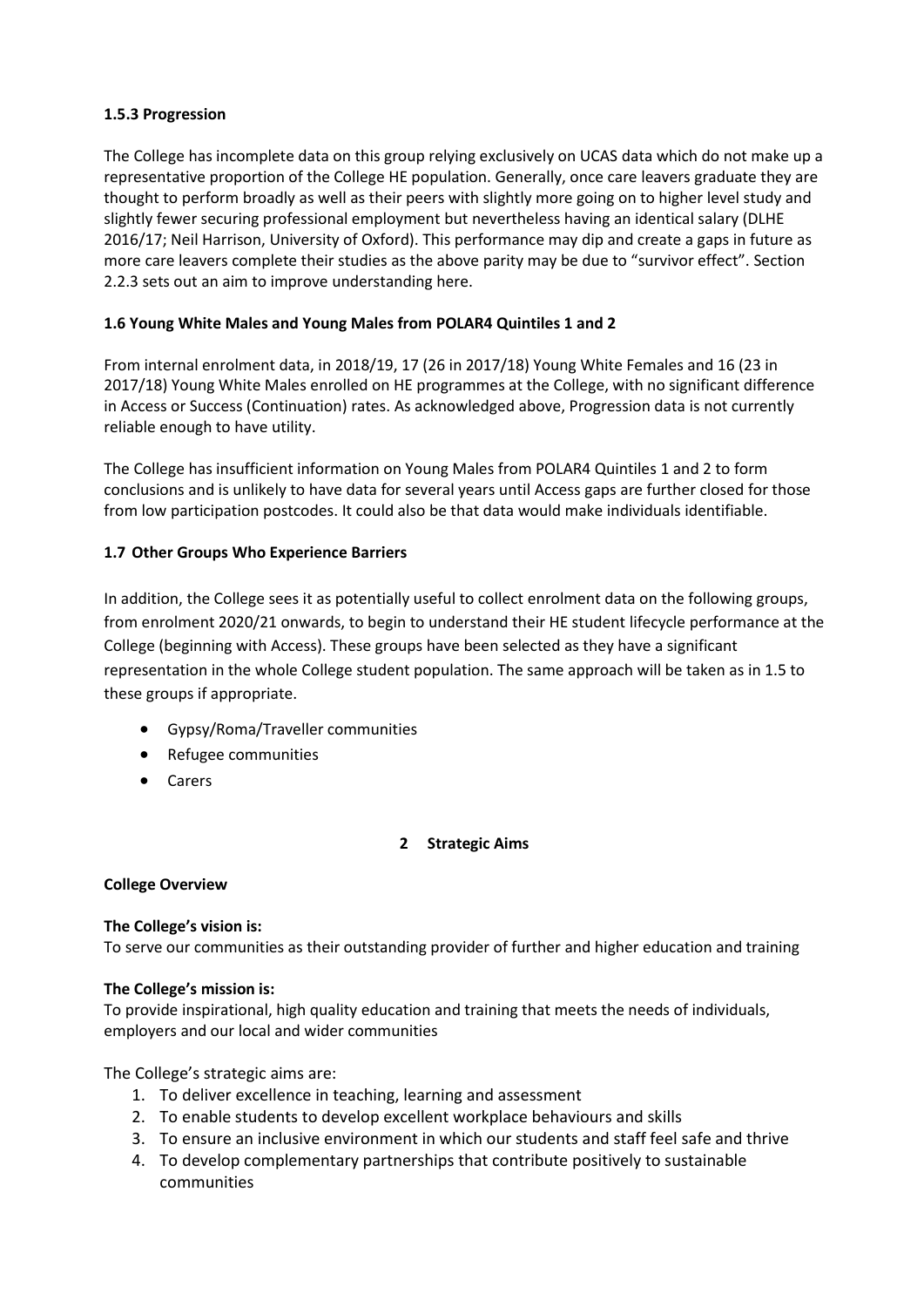5. To generate strong finances and robust delivery structures that enable future investment and sustainability

Within Strategic Aim 3 is the objective "Our culture is regarded as inclusive, celebrating diversity and community".

Within Strategic Aim 4 is the objective "Local people have more opportunities to study at higher levels locally".

Under these overarching strategic aims sit a number of strategies aimed at achieving the College's overall vision and mission. Amongst these is the Higher Education Strategy which has the following objective around Recruitment.

• Continues to monitor recruitment against OfS Widening Participation categories and especially seeks to increase numbers of HE students from economically disadvantaged and non-traditional backgrounds, and maintain percentage levels of part time enrolment.

#### **2.1 Main Target Groups**

#### **Access**

- Full time and part time students from Low Participation Neighbourhoods
- Full time Black students
- Full time and part time students with Disabilities

#### **Success (Continuation)**

- Full time and part time BAME students
- Part time Mature students

#### **Progression**

• Full time Mature students

#### **2.2 Access and Participation Aims**

The Theory of Change Model appended to this plan illustrates the relationship between the aims stated below, and their ultimate outcomes, via the means by which these will be achieved. As noted above, the College has not previously collected data on Care Leavers, although it has recently produced a guide for the advisors of this group in supporting them into Higher Level Study (funded by Sussex Learning Network/NCOP/OfS).

#### **2.2.1 Access**

• To increase the proportion of all students with a declared disability to 15% (headcount) or above from 13.8% by 2024/25. This is an ambitious aim because 13.5% of the Surrey population (2011 Census) declared a disability but this figure also includes long term health conditions. The College has set this aim using aggregated internal data as it does not wish to distinguish between modes of delivery and wishes to set an aim based on larger aggregated numbers to lessen fluctuations and obtain a more realistic picture.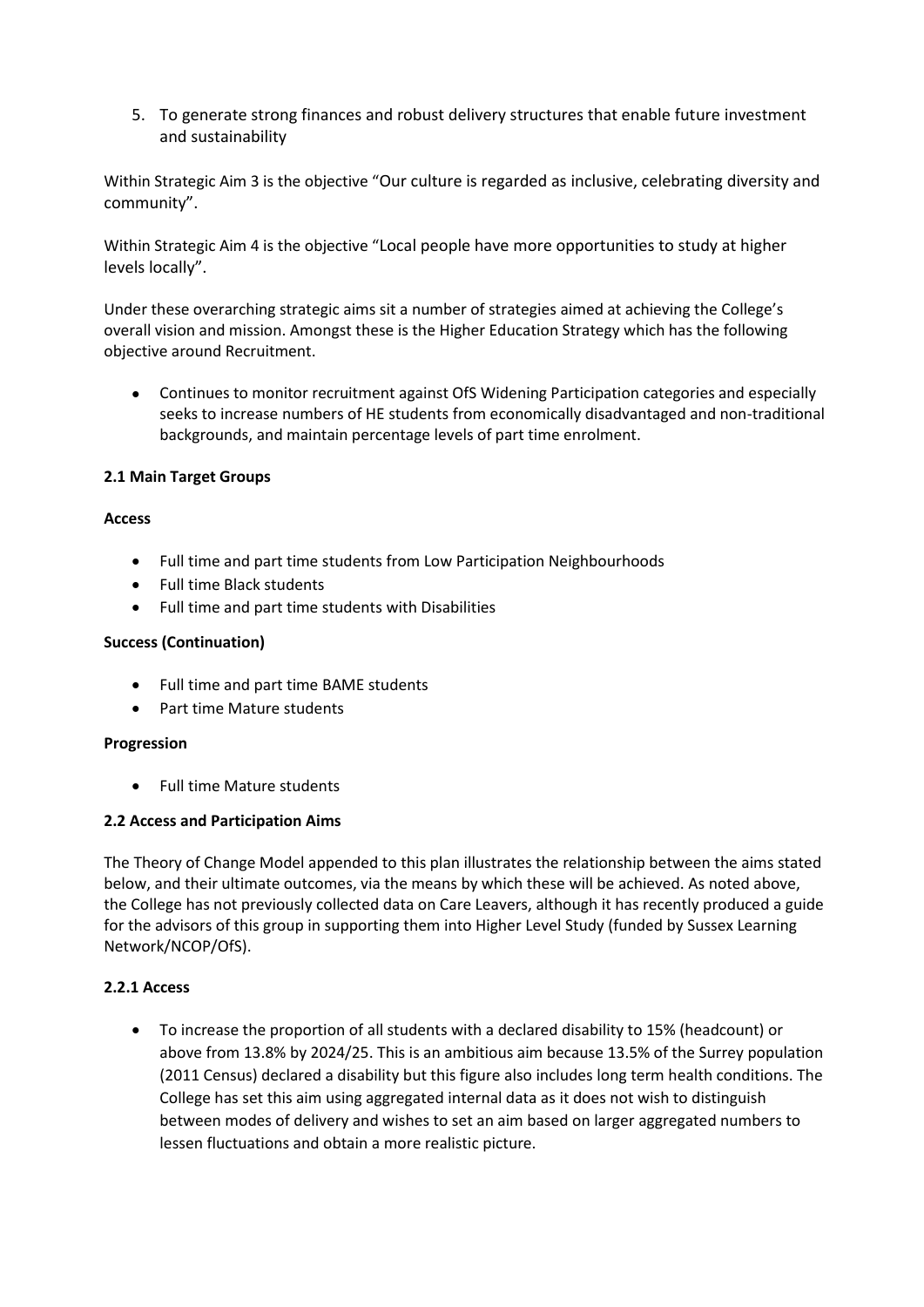- To increase the percentage (headcount) of all students from low participation neighbourhoods (POLAR4 Q1 and Q2) from 13.5% to 30% by 2024/25. This is an ambitious aim because the College where HE is offered is not located near any Q1 postcodes. The College has set this aim using aggregated internal data as it does not wish to distinguish between modes of delivery and wishes to set an aim based on larger aggregated numbers to lessen fluctuations and obtain a more realistic picture.
- To increase the proportion of full time Black students to 8% or above from 3.4% by 2024/25. This is an ambitious aim because 1.1% of the Surrey population (2011 Census) are from Black ethnic groups.
- To collect Access data on care leaver students from enrolment September 2020 onwards.
- To collect Access data on students from Gypsy/Roma/Traveller communities, students from refugee communities, and carers from enrolment September 2020 onwards.

## **2.2.2 Success**

- To remove the non-continuation gap for all BAME students in comparison to White students by 2024/25. This is a very ambitious aim because the gap is considerable (the gap is 17.9% currently), but this is arguably achievable as there is evidence that there are substantial fluctuations year-on-year. The College has set this aim using aggregated internal data as it offers the clearest picture available.
- To narrow the non-continuation gap for part time Mature students in comparison to part time Young students by 2024/25. This is an ambitious aim (the gap is 14% currently and we aim to reduce this to 7.9%) because these are already very motivated employer-sponsored students but Mature students typically have busier, more complex lives. The rate for Young students seems atypically low too.
- To collect Success data on care leaver students beginning from Exam Boards in July to September 2021 onwards
- To explore the feasibility of developing a system for the collection of internal Attainment data on all groups from Summer 2020 onwards in order to begin to identify potential gaps in performance for target groups whilst working within the restriction of not running classified Level 6 programmes

## **2.2.3 Progression**

- To close the Progression gap between full time Mature students and their Young peers to 20% by 2024/25.
- To develop a system for the collection of proxy internal Progression data on all groups from Summer 2020 onwards in order to begin to identify potential gaps in performance for target groups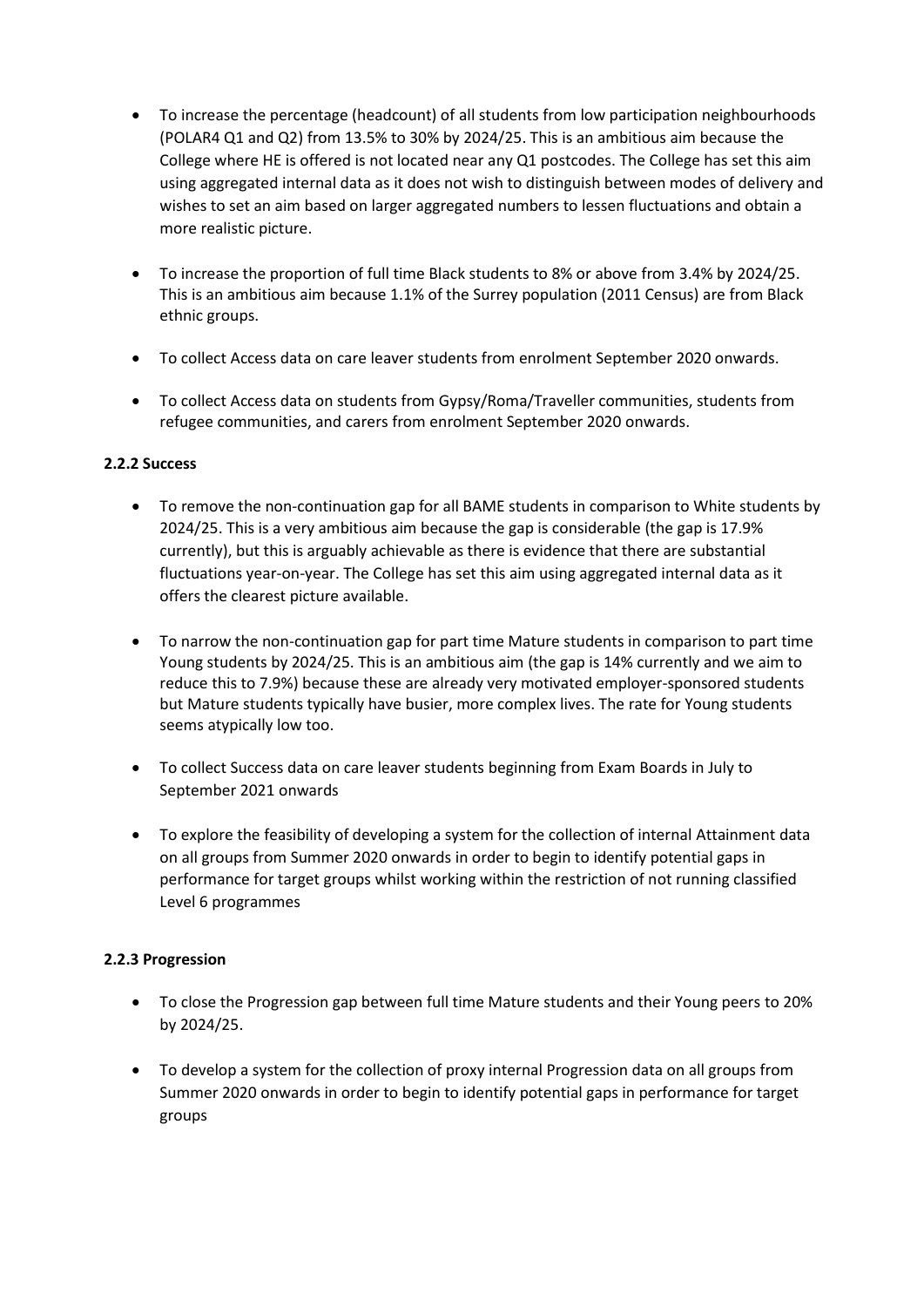#### **3 Strategic Measures**

During 2019/20 the College is seeking to (a) put systems in place to collect data where this is not currently available as described in Section 2.2, and (b) put in place and test systems to evaluate the impact of Access and Participation measures, as described in Section 3.3.

## **3.1 Whole Provider Approach**

As a further education college that delivers HE, a whole provider approach is inbuilt to all of the activities that the College undertakes in order that a student has the opportunity and support to, in theory, enter that college at a lower level and leave with an HE qualification should they wish to do so. At the heart of this approach is the tutorial system, whereby all FE students are allocated a course leader who is responsible for their broader academic development. Tutorials take on many forms, but include input on personal development, employability and aiming for higher level study. Examples might be CV writing, performing in interviews and writing UCAS statements. Progress is logged for all learners on an application called e-Tracker.

To further support the tutorial system, the college uses a range of methods for its FE students: funding to attend open days and interviews; hosting guest talks from universities; a specialist client services adviser who can support with student finance; class talks by the Director of HE and former College HE students, visits and talks from former students to their former programmes; progression week where focused tutorials and talks take place.

## **3.1.1 Alignment with Other Strategies and Policies**

In terms of Access, the College Admissions Policy clearly states "The application process and the selection of applicants is conducted in compliance with the College's Equality Policy for Students and Equality Scheme." The College acknowledges that although being a care leaver is not a protected characteristic, that it has additional responsibilities to monitor this group in the context of its HE provision, which is noted in the Equality Scheme.

The Equality Scheme notes "The Equality Forum has been set up as a steering committee to ensure that the actions contained within the Equality Scheme are undertaken and completed." Therefore, it is entirely appropriate that this instrument oversees Access targets set in this plan under Equality Objective 3, "to support access to learning for different groups of students".

The Quality Improvement Policy also aligns well with this plan and has two particularly pertinent aims: "to provide information which supports strategic planning, meets employer requirements for qualified and skilled staff and underpins achievement of entry requirements for Higher Education; to encourage continuous improvement in the quality of teaching, learning and assessment programmes, thereby making learning an enjoyable activity, increasing student retention and the achievement of individual learning goals in a timely manner". This is further supported by the Careers Information, Advice and Guidance Strategy.

The College produces an HE Self Evaluation Document (SED) and Action Plan each year which are presented to Governors in November. The Action Plan is reviewed termly at HE Performance Reviews (also with Governors) and at College HE Board which meets every other month. One key focus in the Action Plan on 2018/19 was Success and the need to improve continuation rates, and mention is made of the gaps noted in 1.1.2 and 1.2.2 above.

Specific actions are: "Year 1 progress tutorials to be introduced for all HE students (Nov/Dec 2019); Directors of Learning to review "at risk" students with HE course leaders on an ongoing basis and devise bespoke interventions; bursaries to be made available from 2019/20 which has potential to ease any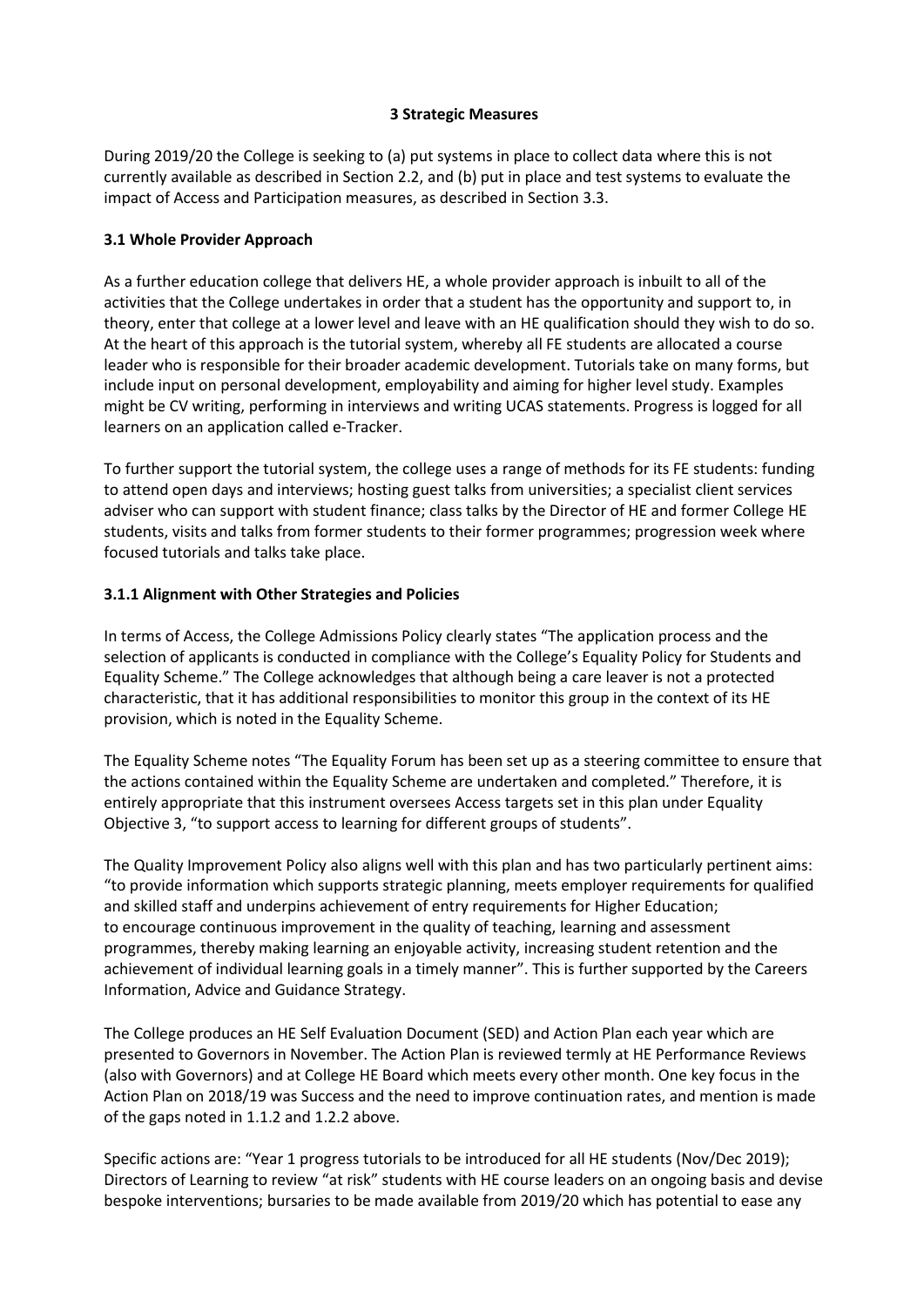financial issues". Directors of Learning are required to report on progress around improving continuation rates to College HE Board.

As the SED is focused on Quality Assurance, the College sees the potential to action plan around Progression in future here too, once the reliable data is obtained and better understood.

#### **3.2 Strategic Measures**

The College will spend 25% of its higher fee income on Access, Success and Progression measures.

The College has allocated the largest percentage of its Access and Participation Fund (55%) to bursaries primarily in order to both attract and retain students from low participation neighbourhoods (POLAR4 Q1), The College's current performance is significantly below expectations on this indicator and it believes that thisfinancial support, coupled with increased outreach activities that focus on the funding of college degree-level study, will help break down concerns amongst many potential students on the financial risk of pursuing and continuing on an HE qualification.

Financial support has been identified as being attractive to students from a widening participation background as it will offer immediate cash for course materials, travel and other personal or financial matters which can impact on attendance and continuation. This is an effective measure because it supports the addressing of any financial risk around Access for this target group, and supports their Success as it makes continuation more likely. As noted below, it is not primarily a useful tool for promoting Access alone however and must be cast as a way to mitigate perceived risk on-programme.

An allocation of 20% of the Access and Participation Fund has been made to outreach (15%) and progression (5%) activities. Thisisto support the College's Marketing and School'sliaison functions and further improve the advice and guidance given to HE students, including full time mature students, wishing to progress on to postgraduate study or professional employment. The additional funding will support the cost of delivering additional events, increasing staffing at events, producing information for applicants and providing support in the College Group forstudents applying to HE, further HE study and seeking employment. These are effective Access measures because internal and external outreach is crucial in engaging with our target groups. These are effective Progression measures because support on-programme with progression is the obvious first step whilst the College begins to collect, and reflect on, data.

25% of the Access and Participation Fund has been allocated to non-financial strategies to increase success in order to help students who encounter either personal circumstances or academic challenges to complete their programme. As a further education college, our HE offer targets students with a lower UCAS entry profile enabling a large number of people who are not able to study at a higher education institution achieve a degree-level qualification. This lower entry profile attracts a large number of students who experience academic challenges but do not qualify for additional statutory support. By increasing the amount of support available to HE students, the College anticipates that its continuation rates amongst target groups will increase. These are effective Success measures because they can be tailored to individual need in terms of the interventions required to stay on programme and to continue.

## **3.2.1 Access Measures**

As a Further Education College, we support local young people from all the OfS target groups to aim higher as part of our overall mission, and the majority of the College's resources contribute to this societal aim, albeit outside the scope of this plan.

We plan to spend 15% of the Access and Participation Fund on outreach. The activities will focus, where possible, on the following groups: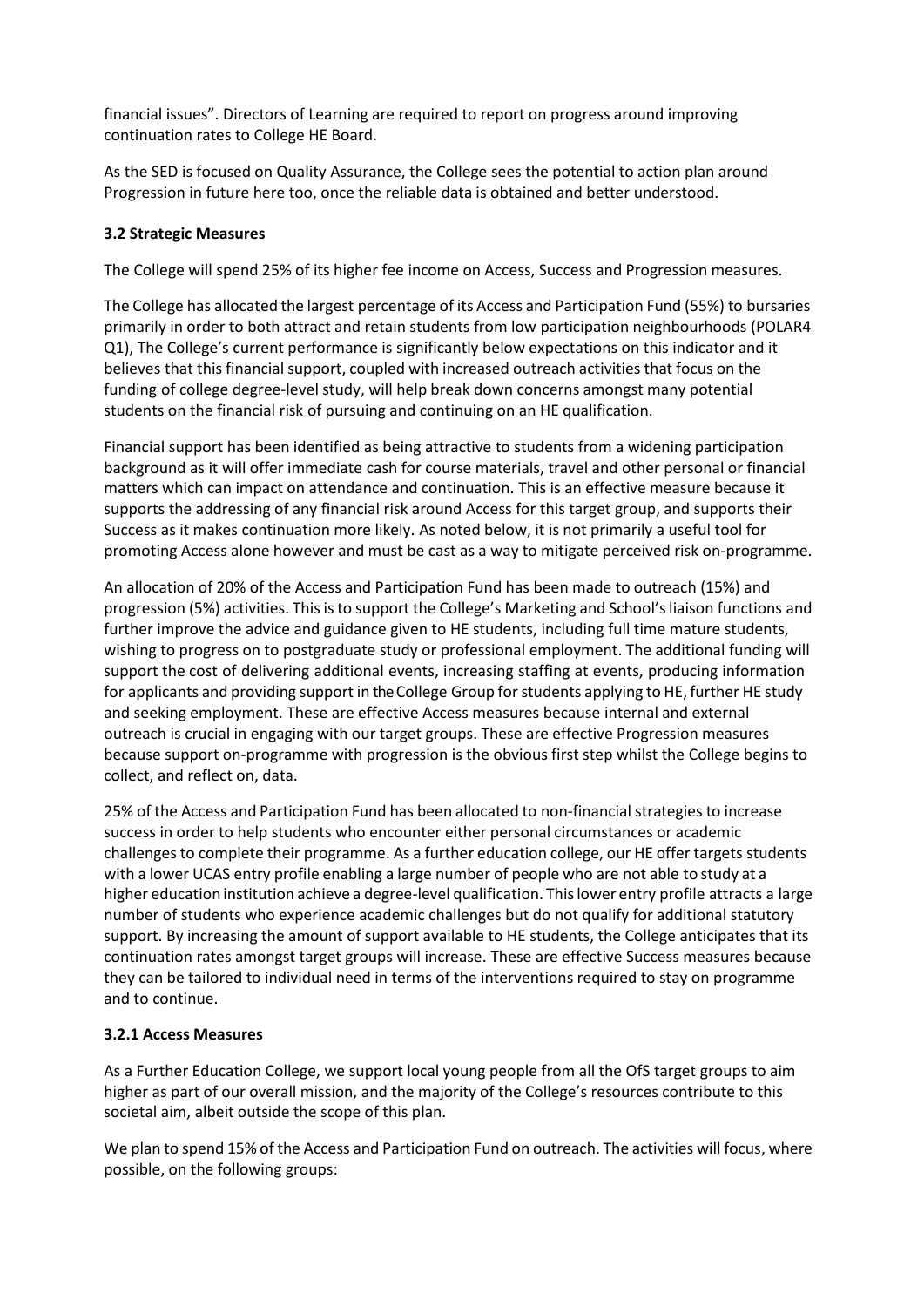- Areas with low participation rates in HE identified by POLAR4 Q1 and Q2, and specifically those within the College Group's non-HE population or through Uni Connect Partnerships
- Special Learning Difficulty or Disability (SLDD)
- Care leavers
- Black, Asian and Minority Ethnic (BAME) communities

In addition, the College seeks to refine its approach where possible to focus on the following groups, once Access data is collected and interpreted:

- Gypsy/Roma/Traveller communities
- Refugee communities
- Carers

Internal and external outreach activities will comprise of the following

- Work with further education students within the College Group (East Surrey College and John Ruskin College) from POLAR4 Quintile 1 and 2 postcodes at levels 1, 2 and 3 to raise attainment (meeting or exceeding national achievement rates) and provide progression options to internal and external higher education. John Ruskin College, within the group, has a significant representation by Black FE students and is located near POLAR4 Q1 postcodes to the South East of Croydon which aligns well with Access targets.
- Internal Progression Events at East Surrey College and John Ruskin College, again with the ability to focus on Access for the above groups.
- Internal 1-1 support on researching university level study and UCAS applications, focused on low participation postcode students, BAME students and students with disabilities.
- Provision of information advice and guidance, with particular reference to financial support (to our Access target group from low participation postcodes), through attendance at open evening events in local schools/colleges/ careers fairs.
- Use of links with local schools, and holding of events to attract young families, to raise awareness and provide aspiration and attainment raising activities.
- Partnership with Sussex Learning Network and Linking London focused on improving Access for those from POLAR4 Quintiles 1 and 2.
- Interview of all HE applicants with flexible admissions policies, including the opportunity to resit GCSE English and/or Maths during Year 1, and recognition of prior learning by mature students from industry experience.

## **3.2.2 Access and Success Measures**

The College recognises the evidence established by OFFA (2016) that financial support packages are of questionable utility in purely addressing Access gaps when weighed against their impact in addressing Success gaps. However, for POLAR4 Q1 groups, the presence of the support will be one of several factors in making sense of the risk involved in engaging in, and succeeding in, higher level study.

However, the college will spend 55% of the Access and Participation Fund on financial support. Applications will be screened to support Access and Success for POLAR4 Q1 groups as a current priority (see 2.2.1 and 2.2.2), although further plans may in future identify other priorities.

The College will provide a phased (two payments, in December and March) bursary of £1000 for all eligible prescribed higher education students. To be eligible for the funding, students must:

• Be on the first year of a higher national, foundation degree, Honours degree, or Level 6 top-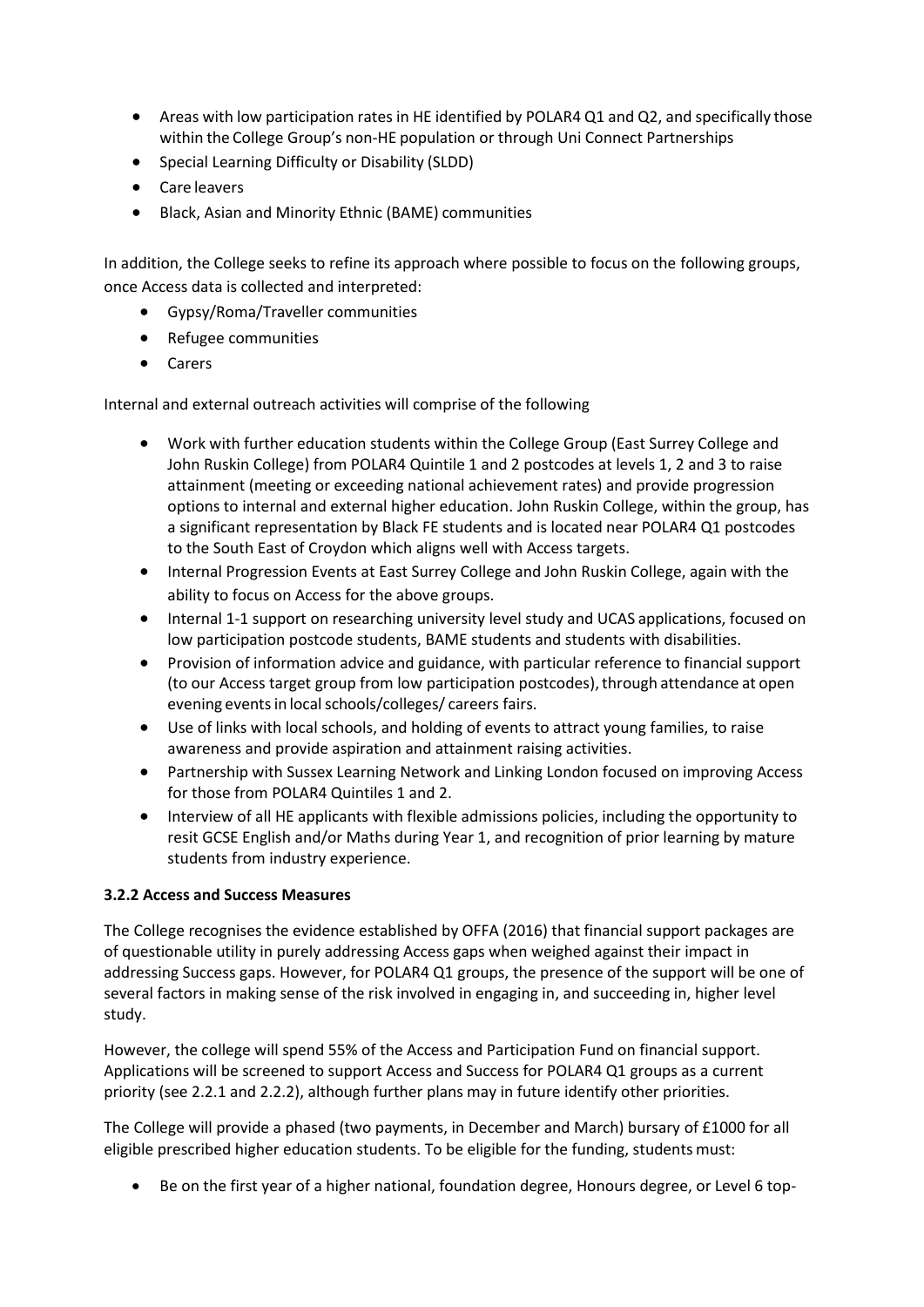up programme that is charging above the basic fee (£6165 per annum in 2020/21)

- Be in receipt of the maximum statutory maintenance loan
- Have a household income of below £25,000
- Be resident in a POLAR4 Q1 postcode (ie their home address when applying)
- Have not received money from the bursary before

#### **3.2.3 Success Measures**

In addition to the bursary identified in 3.2.2, we plan to spend 25% of the Access and Participation Fund to reduce Success gaps for BAME students and part time Mature students against their peers. Clearly it is not desirable to overtly target all activities at particular target groups with the small cohorts at the College, so an approach has been taken to bolster interventions that support Success more generally. However, monitoring of impact is focused on the target groups. The College's recent move in 2018/19 to partnering with University of Chichester has led to a more codified approach to formative assessment, and more self-reflective work in summative assessment.

Planned activities:

- All applicants meeting the minimum entry criteria are interviewed to provide an opportunity to discuss the course and any individual support needs
- Dedicated HE Additional Learner Support (ALS) to be available from interview stage (if requested) to Induction and 'on programme'
- Study Skills Sessions at Induction
- Additional Study Skills sessions as part of the tutorial timetable and specialist HE Study Support from LRC staff
- Close monitoring of attendance patterns and follow up of unexplained absences by tutors and managers
- Semester 1 individual tutorials in Year 1 to explore any challenges students are facing
- Availability of student mentors / Health and wellbeing advisors
- Transitional summer activities
- Student Counselling Service
- Internal 1-1 support for students wishing to withdraw by the College careers function
- Further development of the College VLE to support learning
- Exploration of the feasibility of peer mentoring in a small college

## **3.2.4 Progression Measures**

Generally, employability and enterprise are embedded into the heavily vocational curriculum, although the majority of full time students have historically been in Art and Design, and Early Years which do not tend to attract higher status employment as measured early in their careers by DLHE.

We plan to spend 5% of the Access and Participation Fund on the following Progression activities:

- Internal 1-1 support especially for full time Mature students researching and applying to topup/level 6
- Access to on-line resources/services that support graduate recruitment via the Careers function
- Establishment of significant Level 6 provision at the College, which will support the Progression of Mature students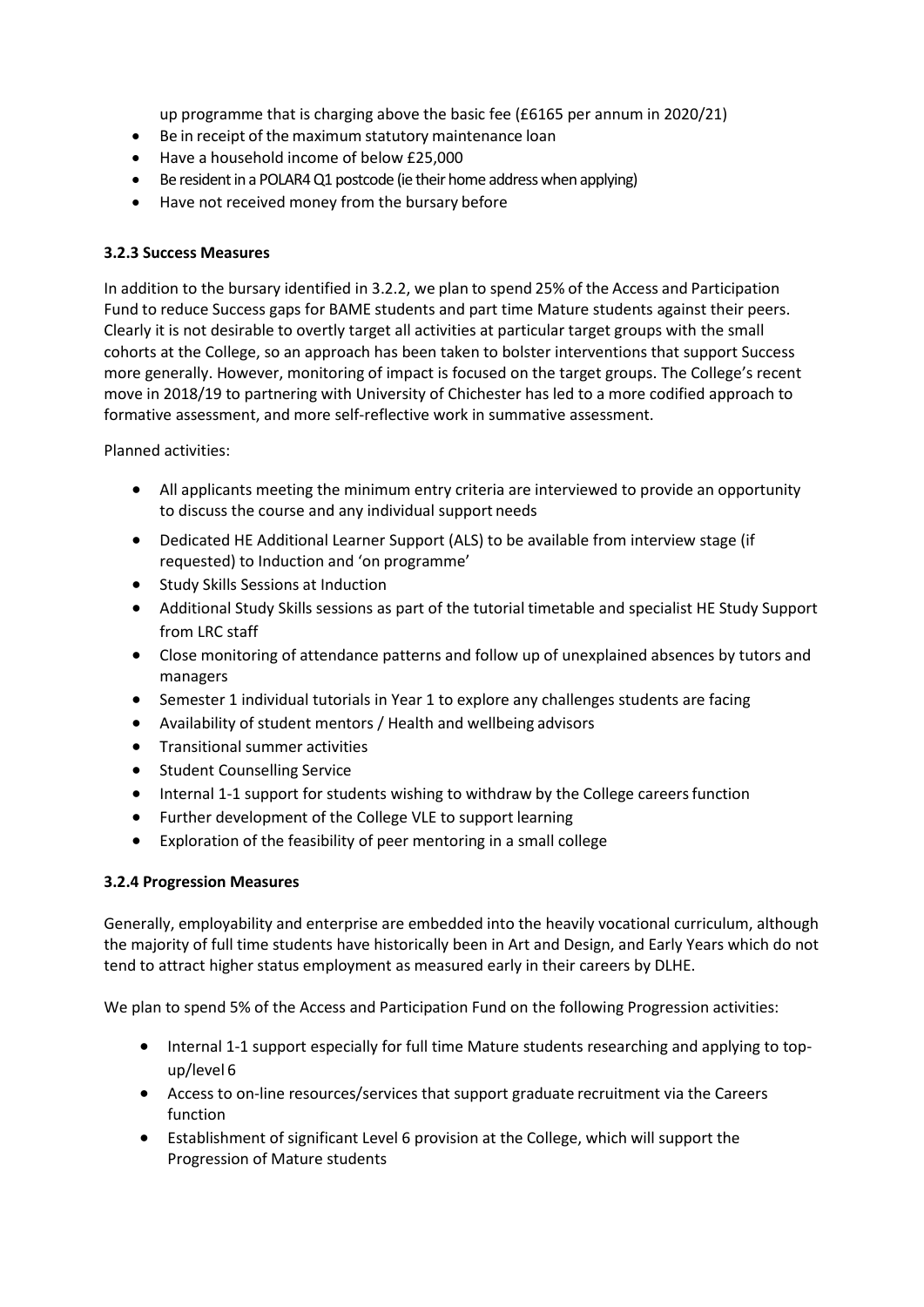Beyond full time Mature students, these are not yet targeted as the College needs to obtain a better understanding of any Progression gaps. Should these become apparent, the college may reapportion funding from less targeted outreach activities to further support closing Progression gaps. Employability and skills development interventions are also key options here.

## **3.3 Student Consultation**

Higher education students from a range of backgrounds took part in class focus groups regarding the development of this APP. These were from cohorts typical of those likely to be charged above the basic fee from FdSc Internet Software Development, HND Photography, HND Theatrical Make Up and FdA Management.

The APP was also shared with student governors and the student union, and was tabled at College HE Board which has student representation. Revised targets were also tabled at a later College HE Board.

Students were consulted on all aspects of the plan including activities, targets, distribution of funds and the approach to awarding financial support. Students agreed with the College's approach and affirmed the final determination of how the Access and Participation Fund should be divided. The main imperative for students was that a cash payment was the best means to boost Access and Success.

Senior HE student representatives are invited to College HE Board and HE Performance Reviews where monitoring of this plan (via the Risk Register described in 3.4), and the continuous improvement of interventions and the setting of targets on the basis of new data will be discussed.

#### **3.4 Evaluation Strategy**

As the aims in 2.2 are all risks to the College in fulfilling its obligations around Access and Participation in HE, an Access and Participation Risk Register has been devised that will assess progress "live" on targets and other key actions on improving data capture. The risk register will draw on an emerging internal Access and Participation dataset which will embed monitoring within the College. A risk register is also appropriate as the College is a newcomer to the evaluation of Access Agreements/Access and Participation Plans, so it is difficult to perform a self-assessment of evaluation prior to this plan.

This Risk Register is the primary means by which the impact of individual strategic measures will be assessed and will be regularly updated by the Director of HE, in line with adjustments to interventions during the life of this plan. It will be reviewed in HE Performance Reviews and at College HE Board (approximately seven times per year) as described in 3.4 where adjustments will be discussed and agreed. This will facilitate a continuous improvement of strategic measures as the risk register will be a live document. Review of the risk register (broadly encompassing 3.4.1 to 3.4.4) will then lead to potential adjustments and alterations in the strategic measures.

## **3.4.1 Financial Support**

Purely in terms of Access, which is not its primary focus, the impact of the availability of financial support on the recruitment of POLAR4 Q1 groups will be initially assessed in Autumn 2020. If adjustments to the promotional strategy for the bursary are required for 2021/22, they will be made from that point. This will also be the case in subsequent years.

The impact of financial support will be assessed by the tracking of individuals who are in receipt of it across the Access and Success parts of the student lifecycle (including Attainment). This will include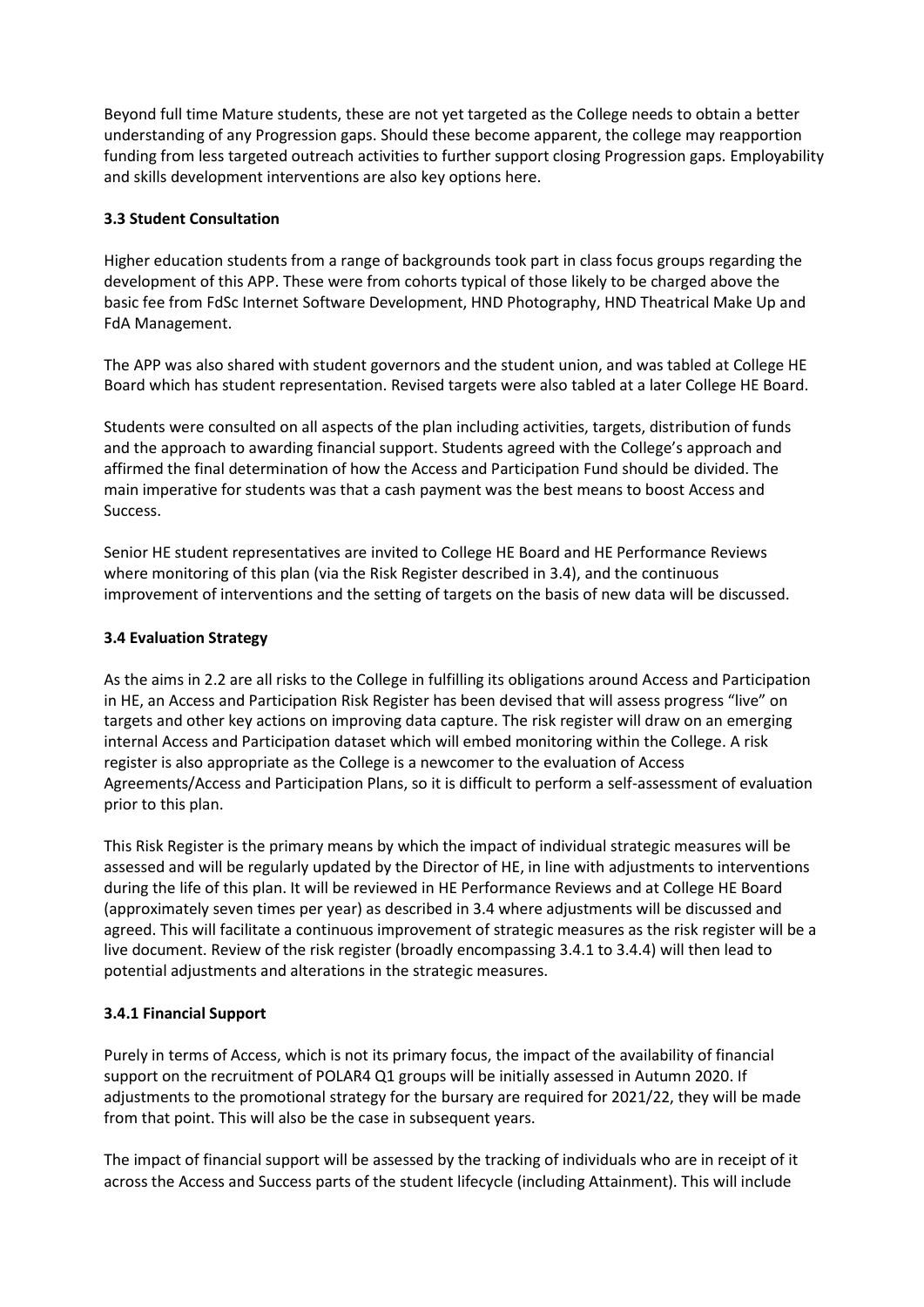qualitative data from the students on the impact it made for them.

In Autumn 2020, the College will be starting to collect data on care leavers and will be able to judge if there is an Access issue emerging. If necessary, care leavers will be added to those prioritised in the financial support package.

The College will initially measure and assess the "Success" impact, the main impact area (according to OFFA, 2016, a pure Access focus is of questionable benefit) of the current 2019/20 financial support in Autumn 2020 in order to gauge if there are lessons to be learned for the roll out of this APP. From Autumn 2021, the College will measure the impact of financial support (bursaries) on the Success (i.e. Continuation rates) of individual recipients and consider making adjustments, possibly to the terms of the bursary, if impacts are insufficient. This will continue in subsequent years.

#### **3.4.2 Outreach**

Activities that focus on groups within the APP targets will be logged as "mitigations" on the Risk Register and regularly reviewed for impact. Research will be conducted amongst target groups after enrolment in Autumn 2020, and in subsequent years, to assess which approaches might be the most effective and to better understand what refinements might be made to our approach to Outreach.

#### **3.4.3 Success**

The College is already aware of the issues raised in this plan and has already put measures in place. The effectiveness of these measures will be first reviewed in Autumn 2020 and will be present for review and adaptation on both the HE SED Action Plan and the Risk Register. This will be an ongoing process as the College continues to refine its approach to reducing gaps in success. There will also be a review into the feasibility of collecting Attainment data internally.

#### **3.4.4 Progression**

As stated at various points in this plan, the College will begin to collect Progression data internally from Summer 2020 onwards. If gaps are found, the College will devise interventions to address these gaps and ambitious targets will be set in the Risk Register. Any such targets and actions will be subject to annual review so the College begins to make progress in addressing any gaps.

It is possible that reasonable financial support will be considered if this seems to be the most effective option. It seems likely also that employability and skills development interventions might be used, although as all programmes are vocational, these are well embedded already.

#### **3.4.5 An Evidence Based Approach**

Through the risk register, the College is committed to taking a regularly-reviewed and adapted evidence-based approach to understanding which interventions are producing impacts and should be continued, or even expanded. The evaluation strategy discussed in 3.4 is clearly new and requires regular review and development itself in order to maximise effectiveness. Monitoring arrangements are described in 3.5. Over the course of this plan, it will be possible to provide longitudinal data and an account of how interventions have developed and evolved. Any targeted interventions will be discontinued where they do not show a consistent impact on achieving the targets set in this plan, or subsequent targets added to the risk register.

#### **3.5 Monitoring Arrangements**

Our evaluation strategy has been detailed in 3.4 and progress will be reviewed through the following mechanisms: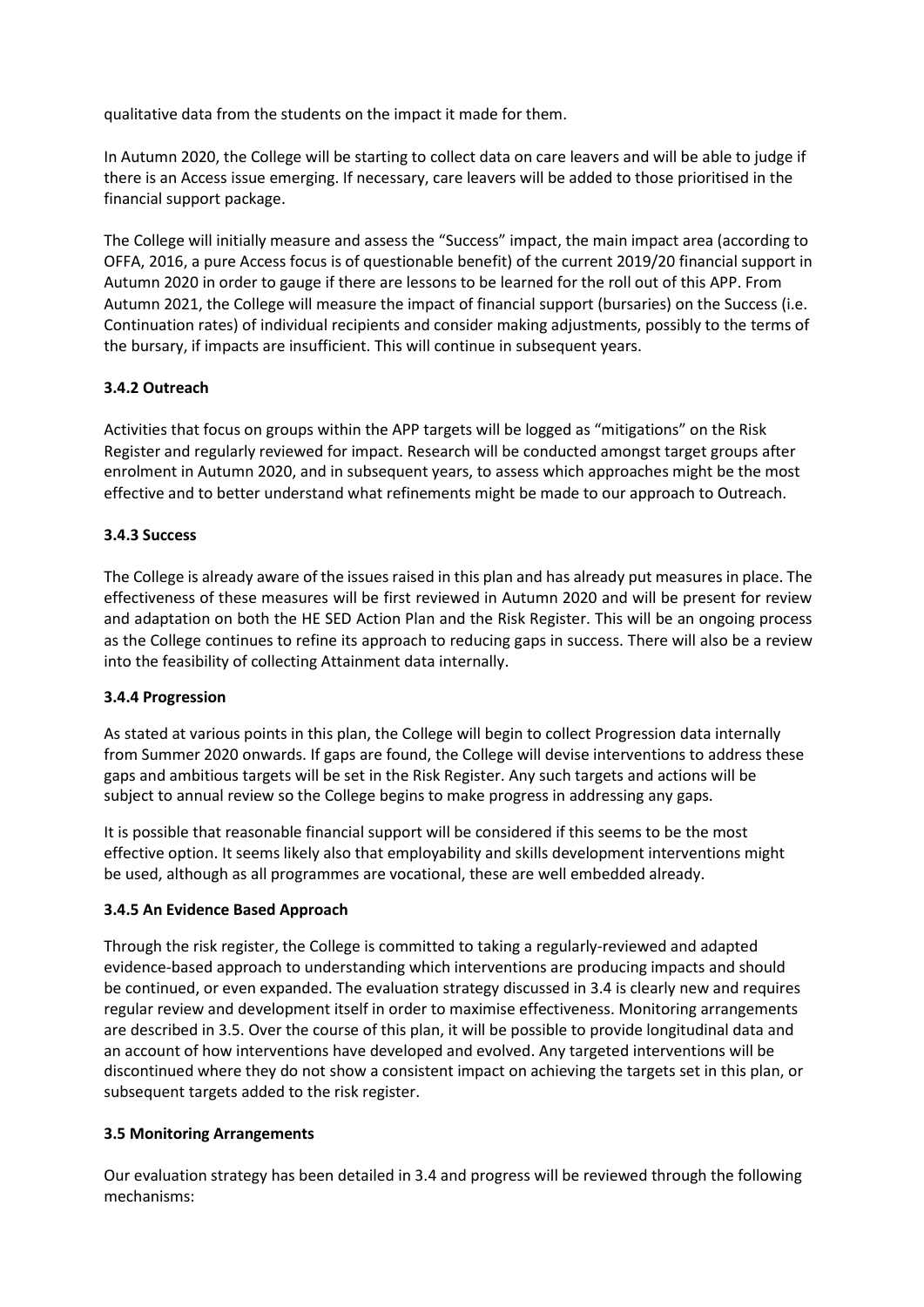- 1. The annual Higher Education Self-Evaluation Document and Action Plan (where continuation rates are reviewed along with profiles of the student body) \*#
- 2. The College HE Board (marketing and outreach, NSS, DLHE/GoS and internal student surveys are reviewed – progression is also a focus along with programme development) #\*\*
- 3. Marketing Performance Reviews (where Marketing and Schools activities are reviewed) \*
- 4. Higher Education Performance Reviews (where HE recruitment and curriculum performance are reviewed, along with programme development) \*#\*\*
- 5. Equality Forum (where equal access and associated gaps are reported)

\* indicates Governing Body representation

# indicates HE Student representation

\*\* indicates review and adjustments to risk register

Along with longitudinal analysis of continuation rates, and analysis of student survey results, these groups will review progress on the targets set within this APP and College HE Board will agree modifications to the Theory of Change activities and the College's approach to increase access and participation. Quantitative measures of impact are provided in 2.2 above and are annualised in the Target and Investment Plan.

As stated above, the Risk Register will be regularly updated by the Director of HE (who is responsible for coordinating robust monitoring), in line with adjustments to interventions during the life of this plan and will be reviewed in HE Performance Reviews and at College HE Board (2 and 4 above) where in-plan adjustments will be discussed and agreed.

#### **4 Publication of Information**

The College publishes all fees for its own higher education courses on its website for both new and continuing students and students are made aware of the fees they will be charged for the duration of their course. Should this not be possible for new students/programmes, an indicative fee is provided until the final fee is available, and is clearly labelled as such. All suitable applicants are interviewed and there is an opportunity to discuss fees and financial support at interview.

Further to this, the College will write to all relevant Level 3 students in the College Group to promote the bursary element that would support them if they progressed to HE, supported by website banners and physical posters on campus. This information is also made available on the HE pages of the College website and will include details of eligibility criteria and the level, duration and nature of this support.

The College undertakes to publish all active APPs on its website, and will ensure that details of financial support are extracted from the most recent APP and are made clearly available on a relevant higher education page on its website.

#### **5 Appendices**

- Theory of Change Approach
- Targets and Investment Summary
- Fees Summary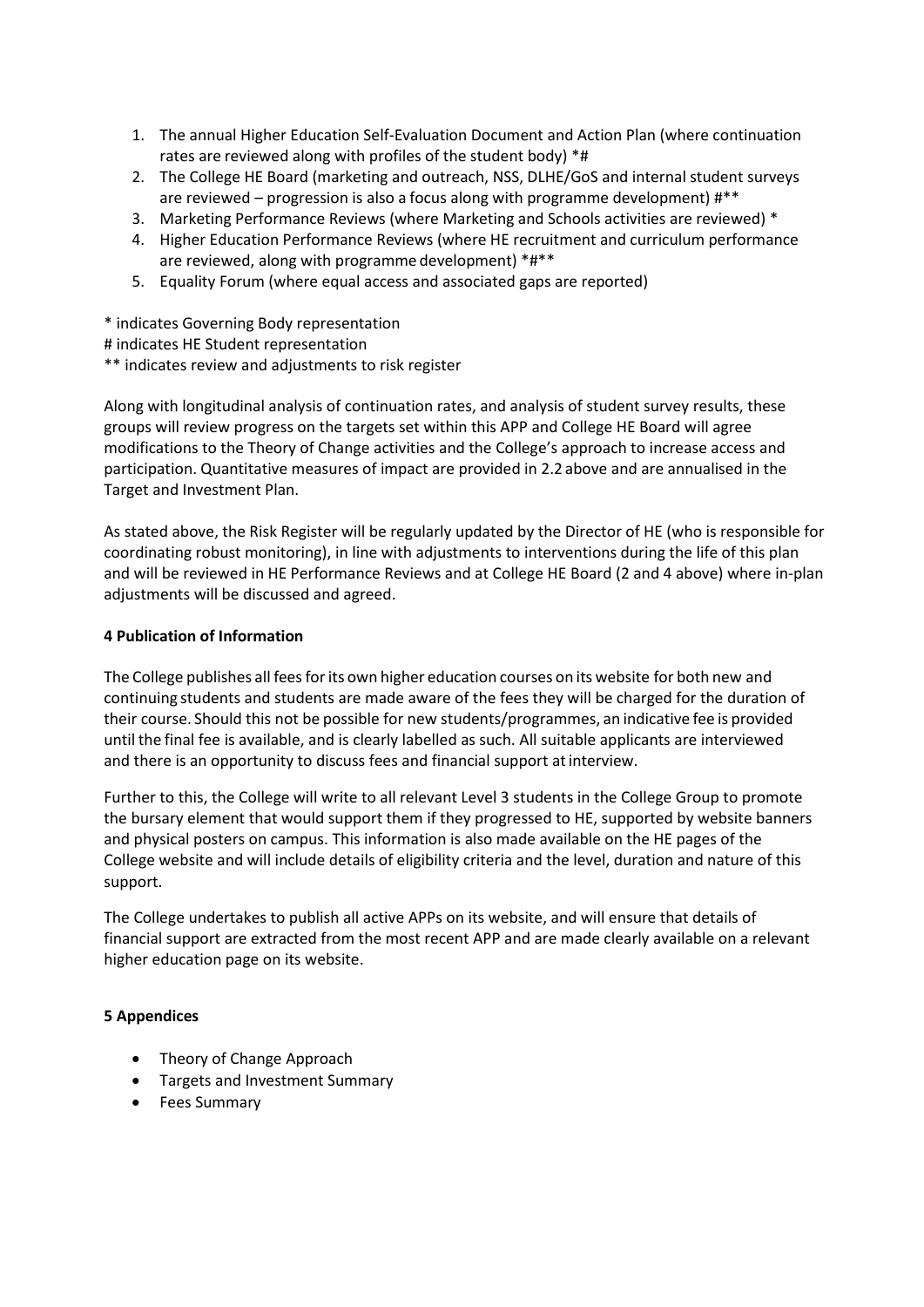# **Appendix – Theory of Change Approach**

| <b>EXAMPLE INPUTS</b>                                                                                                                                                                                         | <b>EXAMPLE OUTPUTS</b>                                                                                                                            | <b>REACH</b>                                                                    | <b>AIMS</b>                                                                                                                                           | <b>IMPACTS</b>                                                                                                           | <b>GOALS</b>           |
|---------------------------------------------------------------------------------------------------------------------------------------------------------------------------------------------------------------|---------------------------------------------------------------------------------------------------------------------------------------------------|---------------------------------------------------------------------------------|-------------------------------------------------------------------------------------------------------------------------------------------------------|--------------------------------------------------------------------------------------------------------------------------|------------------------|
| Appropriate targeting of<br>Level 3 progression<br>candidates with mental<br>health, learning or<br>developmental difficulties<br>by Level 3 course leaders                                                   | Students who would<br>sometimes struggle in<br>large classes at<br>university can continue<br>to thrive with the<br>tutors they know and<br>trust | Applicants and their<br>advisers                                                | To increase the<br>proportion of students<br>with a declared<br>disability to 15%<br>(headcount) or above<br>from 13.8%.                              | Diverse student<br>population offering<br>local opportunities in a<br>fully accessible site and<br>supportive FE setting | <b>Improved Access</b> |
| Identify and target<br>POLAR4 Q1 and Q2 FE<br>students at the College<br>Group and work with the<br>two relevant NCOPs (and<br>their partners) to<br>leverage bespoke or<br>group support in aiming<br>higher | More POLAR4 Q1 FE<br>students applying to<br>university, internally to<br>HE or for higher<br>professional courses or<br>apprenticeships          | Applicants, local<br>statutory and 3rd<br>sector organisations,<br><b>NCOPs</b> | To increase the<br>percentage of all<br>undergraduate entrants<br>from low participation<br>neighbourhoods<br>(POLAR4 Q1 and Q2)<br>from 13.5% to 30% | Diverse student<br>population, offering<br>opportunities to those<br>least likely to access<br>higher education          | <b>Improved Access</b> |
| Identify and target Black<br>FE students at the College<br>Group and work with<br>their personal tutors to<br>support them in aiming<br>higher                                                                | More Black students<br>applying to university,<br>internally to HE or for<br>higher professional<br>courses or<br>apprenticeships                 | Applicants, local<br>statutory and 3rd<br>sector organisations                  | To increase the<br>percentage of full time<br>Black students to 8%<br>(headcount) or above<br>from $3.4%$                                             | Diverse student<br>population                                                                                            | <b>Improved Access</b> |
| Identify care leavers<br>enrolling on to HE<br>programmes                                                                                                                                                     | Ability to understand<br>Access levels and track<br>performance                                                                                   | <b>Enrolling students</b>                                                       | To collect Access data<br>on care leaver students<br>from enrolment<br>September 2020                                                                 | Better understanding<br>of performance around<br>a key target group<br>leading to new                                    | <b>Improved Access</b> |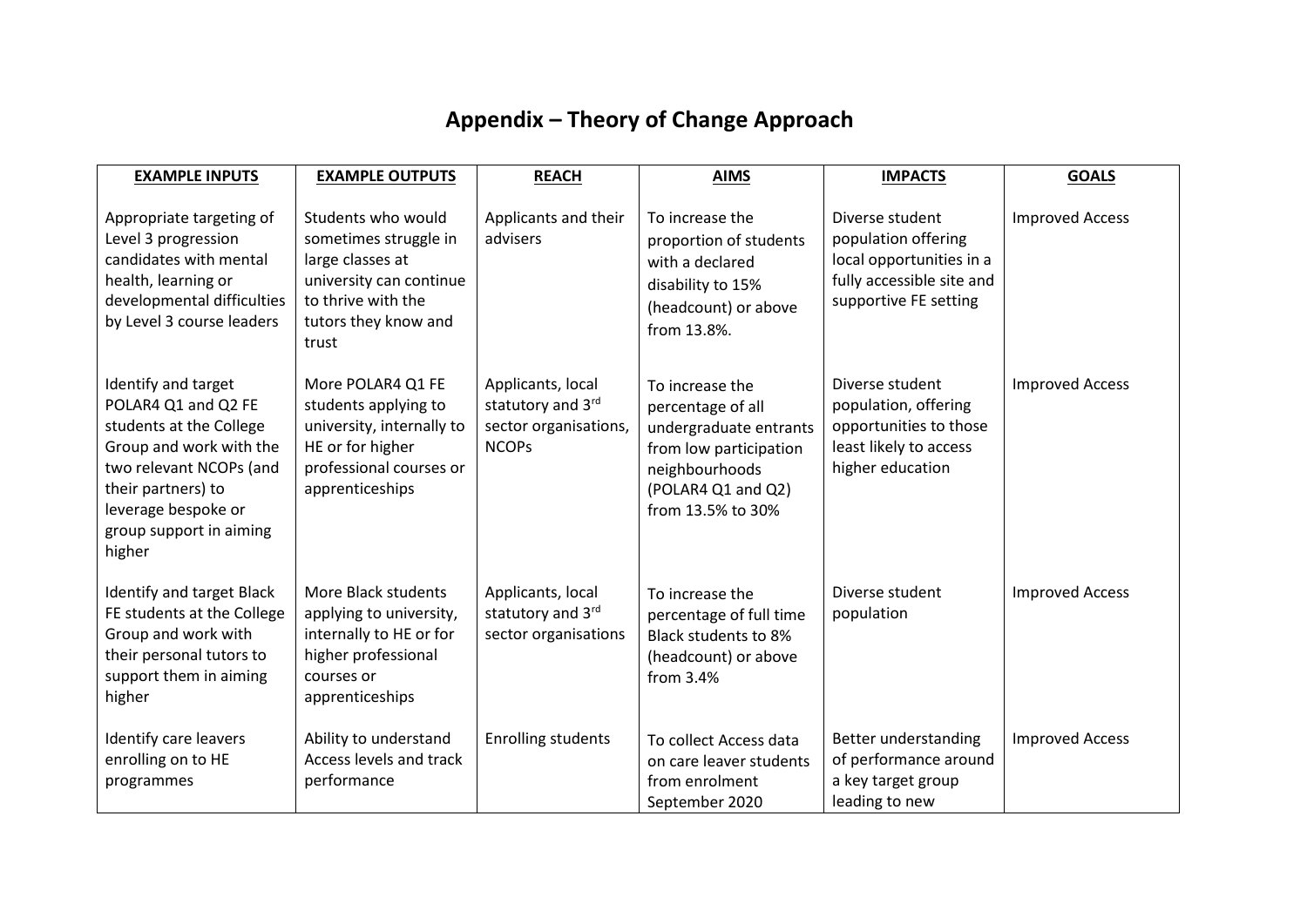|                                                                                                                                                                                              | throughout student<br>lifecycle                                                           |                           |                                                                                                                                                                                       | strategic measures<br>being taken                                                                                          |                         |
|----------------------------------------------------------------------------------------------------------------------------------------------------------------------------------------------|-------------------------------------------------------------------------------------------|---------------------------|---------------------------------------------------------------------------------------------------------------------------------------------------------------------------------------|----------------------------------------------------------------------------------------------------------------------------|-------------------------|
| Identify other groups<br>know to be at<br>disadvantage in accessing<br>HE in order to be able to<br>track through the student<br>lifecycle                                                   | Ability to understand<br><b>Access levels</b>                                             | <b>Enrolling students</b> | To collect Access data<br>on students from<br>Gypsy/Roma/Traveller<br>communities, students<br>from refugee<br>communities, and<br>carers from enrolment<br>September 2020<br>onwards | Better understanding<br>of performance around<br>a key target group<br>leading to new<br>strategic measures<br>being taken | <b>Improved Access</b>  |
| Investigate historical non-<br>continuation patterns.<br>Low attendance to be<br>monitored and<br>interventions made.<br>Reviews to be instigated<br>before December holiday<br>for Year 1s. | Improved<br>understanding of non-<br>continuation dynamics<br>and improved<br>performance | Year 1 HE students        | To remove the non-<br>continuation gap for<br><b>BAME students overall</b><br>as compared to White<br>students                                                                        | Improve success by<br>removing gap in<br>performance for key<br>target group                                               | <b>Improved Success</b> |
| Investigate historical non-<br>continuation patterns.<br>Low attendance to be<br>monitored and<br>interventions made.<br>Reviews to be instigated<br>before December holiday<br>for Year 1s. | Improved<br>understanding of non-<br>continuation dynamics<br>and improved<br>performance | Year 1 HE students        | To narrow the non-<br>continuation gap for<br>part time Mature<br>students as compared<br>to part time Young<br>students                                                              | Improve success by<br>narrowing gap in<br>performance for key<br>target group                                              | <b>Improved Success</b> |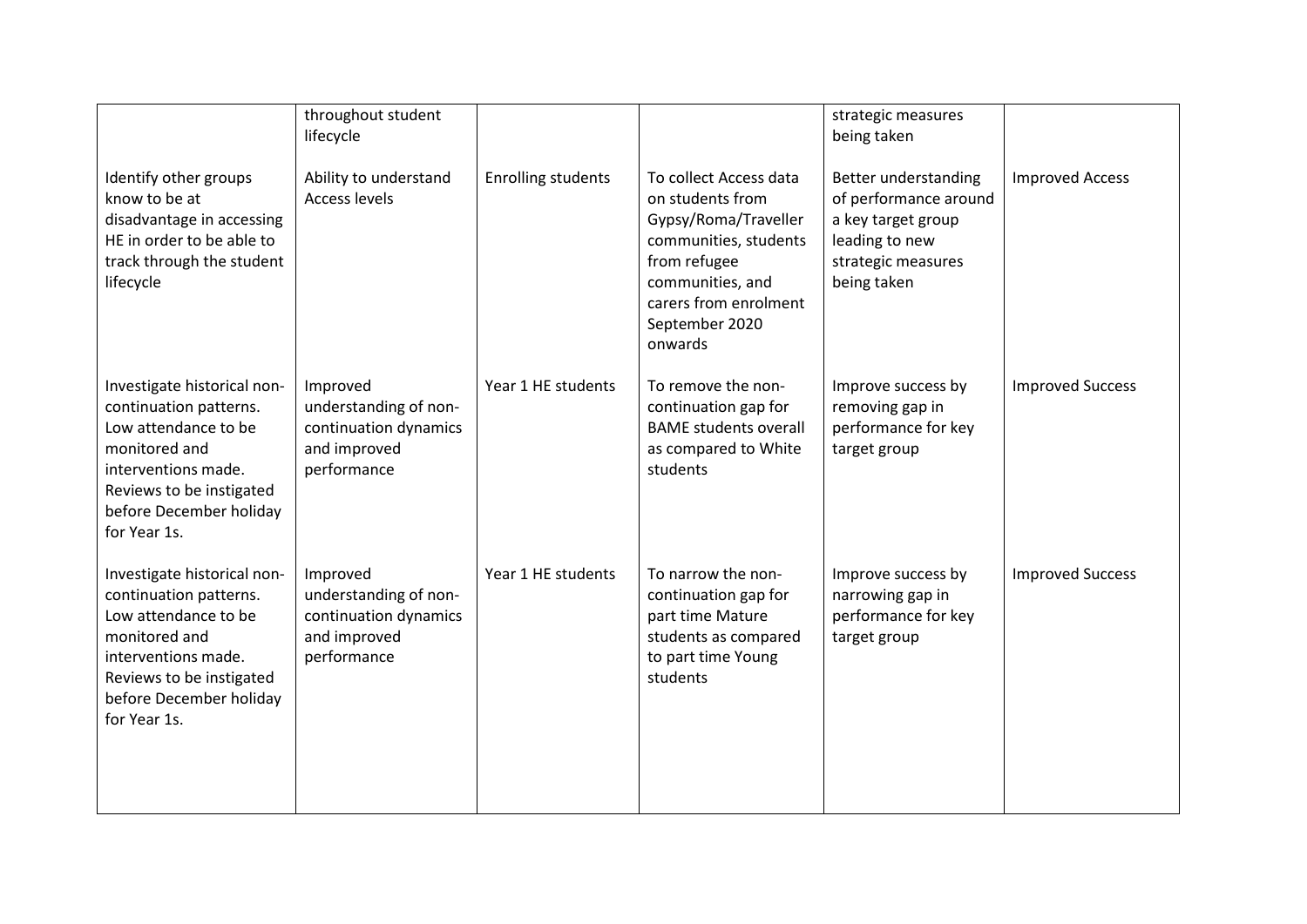| Identify any Success gaps<br>for care leavers on HE<br>programmes                 | Improved<br>understanding of non-<br>continuation dynamics               | Year 1 HE students                                                    | To collect Success data<br>on care leaver students<br>from July to September<br>2021                                                                                                                                                                | Better understanding<br>of performance around<br>a key target group<br>leading to new<br>strategic measures<br>being taken    | <b>Improved Success</b>     |
|-----------------------------------------------------------------------------------|--------------------------------------------------------------------------|-----------------------------------------------------------------------|-----------------------------------------------------------------------------------------------------------------------------------------------------------------------------------------------------------------------------------------------------|-------------------------------------------------------------------------------------------------------------------------------|-----------------------------|
| Identify any attainment<br>gaps across all groups                                 | Improved<br>understanding of<br>attainment dynamics<br>across all groups | Director of HE and<br>Exams<br>Manager/MIS; final<br>year HE Students | To explore the<br>feasibility of developing<br>a system for the<br>collection of internal<br>Attainment data on all<br>groups from Summer<br>2020 onwards in order<br>to begin to identify<br>potential gaps in<br>performance for target<br>groups | Understanding of<br>performance                                                                                               | <b>Improved Success</b>     |
| <b>Identify any Progression</b><br>gaps for all target groups<br>on HE programmes | Improved<br>understanding of<br>progression gaps for<br>target groups    | Current HE Students,<br><b>HE Leavers</b>                             | To develop a system for<br>the collection of proxy<br>internal Progression<br>data on all groups from<br>Summer 2020 onwards<br>in order to begin to<br>identify potential gaps<br>in performance for<br>target groups                              | Better understanding<br>of performance around<br>all key target groups<br>leading to new<br>strategic measures<br>being taken | <b>Improved Progression</b> |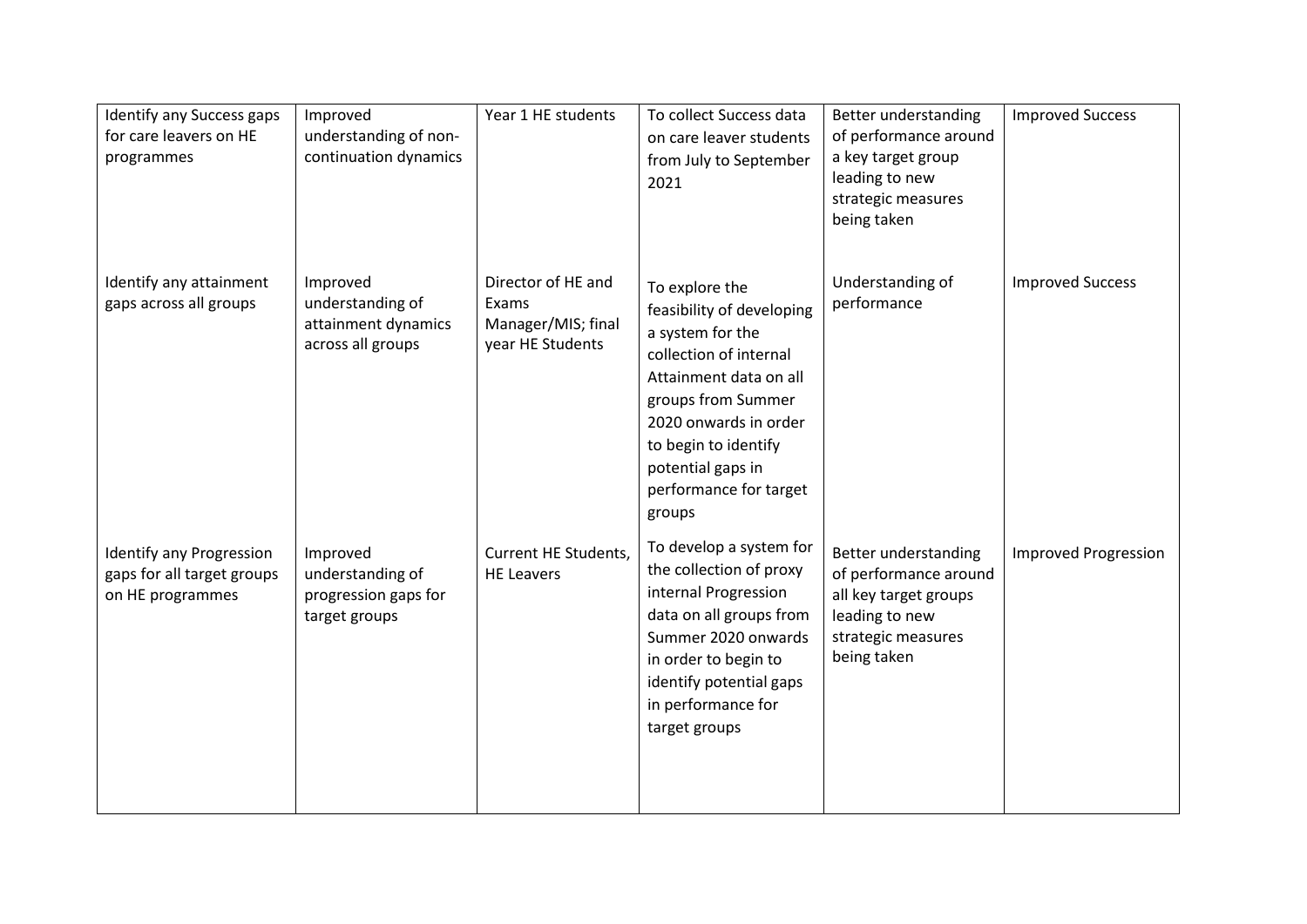| Support progression by     | More full time Mature   | <b>Current HE Students</b> | To narrow the       | Improve progression | <b>Improved Progression</b> |
|----------------------------|-------------------------|----------------------------|---------------------|---------------------|-----------------------------|
| increased Level 6 offer    | students progressing to |                            | Progression gap     | by narrowing gap in |                             |
| internally and greater IAG | highly skilled          |                            | between full time   | performance for key |                             |
| around employment and      | employment or higher    |                            | Mature students and | target group        |                             |
| further study              | level study             |                            | their Young peers   |                     |                             |
|                            |                         |                            |                     |                     |                             |
|                            |                         |                            |                     |                     |                             |

a sa kabilang pangalang sa pag-agamatan ng pangalang na pangalang na pangalang na pangalang na pangalang na pa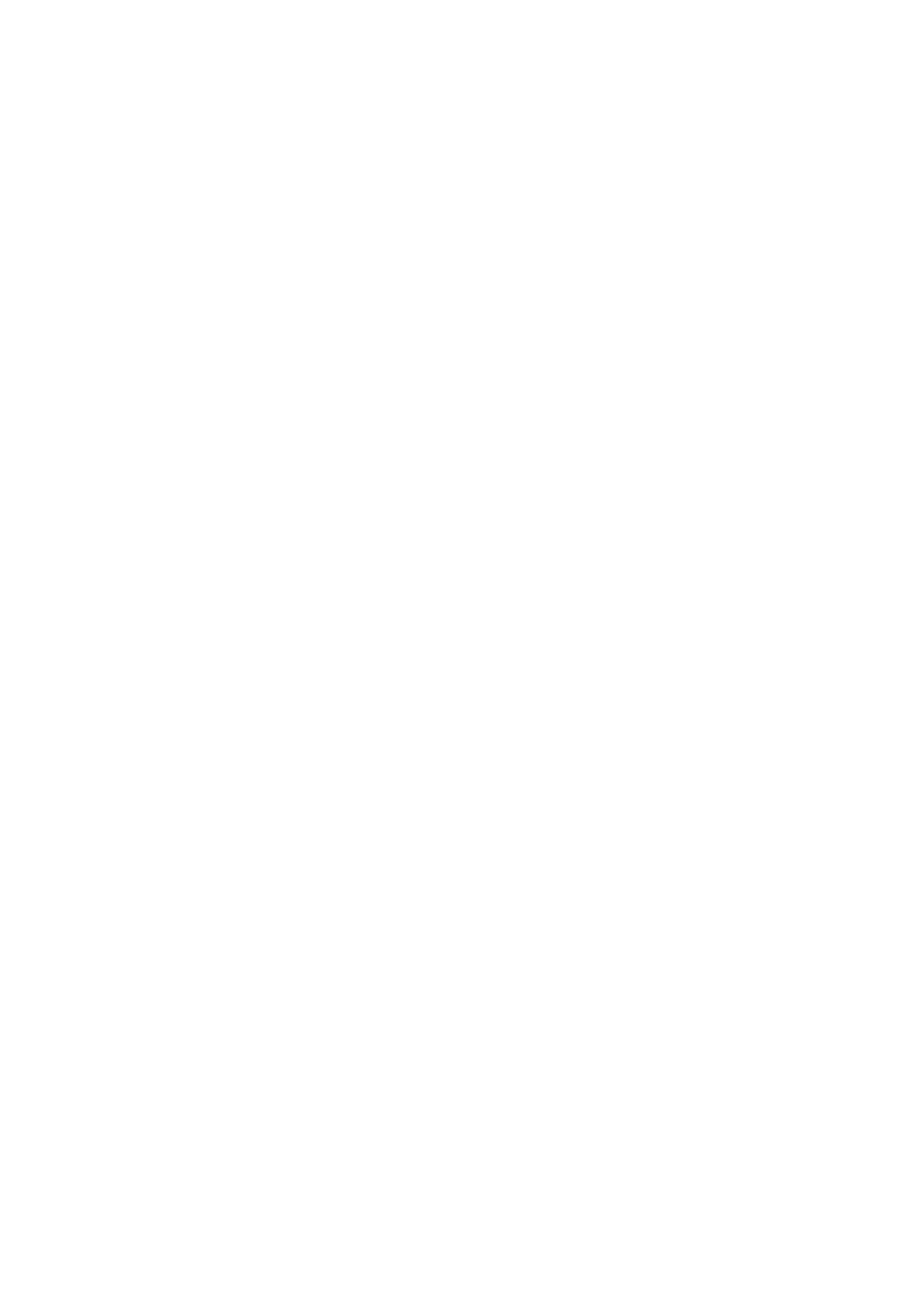Office for<br>Students **ofs** 

## **Access and participation plan Provider name: East Surrey College Fee information 2020-21**

**Provider UKPRN: 10002130**

#### **Summary of 2020-21 entrant course fees**

\*course type not listed

#### **Inflationary statement:**

Subject to the maximum fee limits set out in Regulations we intend to increase fees each year using the RPI-X

| Table 4a - Full-time course fee levels for 2020-21 entrants |                                  |                    |  |  |  |  |  |  |  |
|-------------------------------------------------------------|----------------------------------|--------------------|--|--|--|--|--|--|--|
| <b>Full-time course type:</b>                               | Additional information:          | <b>Course fee:</b> |  |  |  |  |  |  |  |
| <b>First degree</b>                                         |                                  |                    |  |  |  |  |  |  |  |
| Foundation degree                                           | All FdAs unless otherwise listed | £7.500             |  |  |  |  |  |  |  |
| Foundation degree                                           | <b>Early Years</b>               | £6.165             |  |  |  |  |  |  |  |

| Foundation degree                | <b>Early Years</b>                      | £6,165 |
|----------------------------------|-----------------------------------------|--------|
| Foundation year/Year 0           |                                         |        |
| HNC/HND                          | Full time HNC/HNDs running out in 20/21 | £6,165 |
| HNC/HND                          | <b>Music (General)</b>                  | £7,395 |
| CertHE/DipHE                     |                                         |        |
| Postgraduate ITT                 |                                         |        |
| Accelerated degree               |                                         |        |
| Sandwich year                    |                                         |        |
| Erasmus and overseas study years |                                         |        |
| Other                            | All Honours top-ups                     | £7,500 |
|                                  |                                         |        |

#### **Table 4b - Sub-contractual full-time course fee levels for 2020-21 entrants**

| Sub-contractual full-time course type:                      | <b>Additional information:</b>     | <b>Course fee:</b> |  |  |  |  |  |  |
|-------------------------------------------------------------|------------------------------------|--------------------|--|--|--|--|--|--|
| First degree                                                |                                    |                    |  |  |  |  |  |  |
| <b>Foundation degree</b>                                    |                                    |                    |  |  |  |  |  |  |
| Foundation year/Year 0                                      |                                    |                    |  |  |  |  |  |  |
| HNC/HND                                                     |                                    |                    |  |  |  |  |  |  |
| CertHE/DipHE                                                |                                    |                    |  |  |  |  |  |  |
| Postgraduate ITT                                            |                                    |                    |  |  |  |  |  |  |
| <b>Accelerated degree</b>                                   |                                    |                    |  |  |  |  |  |  |
| Sandwich year                                               |                                    |                    |  |  |  |  |  |  |
| Erasmus and overseas study years                            |                                    |                    |  |  |  |  |  |  |
| Other                                                       | ż                                  |                    |  |  |  |  |  |  |
| Table 4c - Part-time course fee levels for 2020-21 entrants |                                    |                    |  |  |  |  |  |  |
|                                                             |                                    |                    |  |  |  |  |  |  |
| Part-time course type:                                      | <b>Additional information:</b>     | <b>Course fee:</b> |  |  |  |  |  |  |
| <b>First degree</b>                                         | Quantity Surveying (0.75 FTE)      | £5,625             |  |  |  |  |  |  |
| <b>Foundation degree</b>                                    |                                    |                    |  |  |  |  |  |  |
| Foundation year/Year 0                                      |                                    |                    |  |  |  |  |  |  |
| HNC/HND                                                     | Engineering/Construction (0.5 FTE) | £3,082             |  |  |  |  |  |  |
| CertHE/DipHE                                                |                                    |                    |  |  |  |  |  |  |
| Postgraduate ITT                                            |                                    |                    |  |  |  |  |  |  |
| <b>Accelerated degree</b>                                   |                                    |                    |  |  |  |  |  |  |
| Sandwich year                                               |                                    |                    |  |  |  |  |  |  |
| Erasmus and overseas study years                            | sk.                                |                    |  |  |  |  |  |  |

#### **Table 4d - Sub-contractual part-time course fee levels for 2020-21 entrants**

| Sub-contractual part-time course type: | <b>Additional information:</b> | <b>Course fee:</b> |  |  |
|----------------------------------------|--------------------------------|--------------------|--|--|
| First degree                           |                                |                    |  |  |
| <b>Foundation degree</b>               |                                |                    |  |  |
| Foundation year/Year 0                 |                                |                    |  |  |
| HNC/HND                                |                                |                    |  |  |
| CertHE/DipHE                           |                                |                    |  |  |
| Postgraduate ITT                       |                                |                    |  |  |
| <b>Accelerated degree</b>              |                                |                    |  |  |
| Sandwich year                          |                                |                    |  |  |
| Erasmus and overseas study years       |                                |                    |  |  |
| Other                                  |                                |                    |  |  |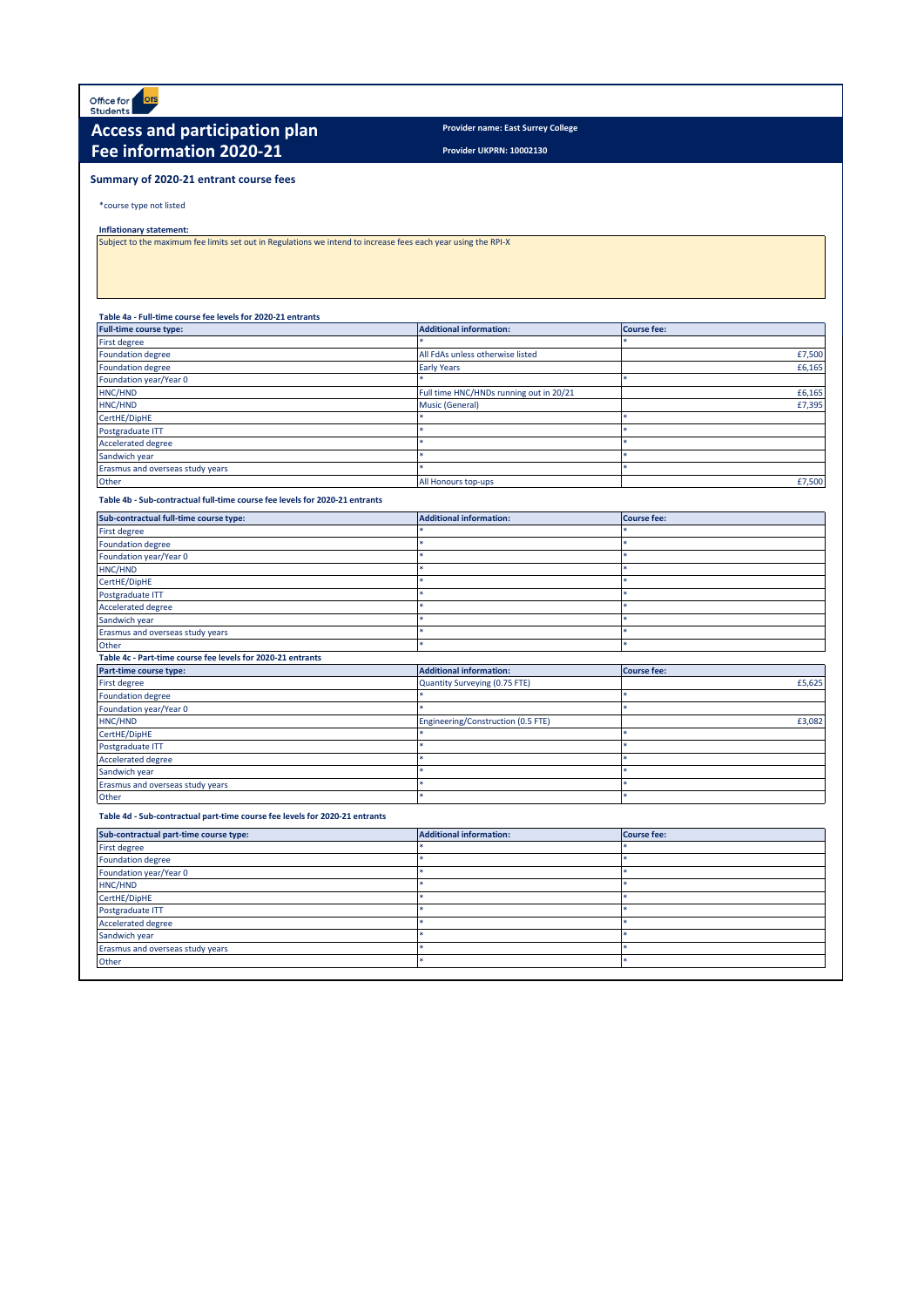Office for ofs

# **Targets and investment plan Provider name: East Surrey College 2020-21 to 2024-25 Provider UKPRN: 10002130**

#### **Investment summary**

The OfS requires providers to report on their planned investment in access, financial support and research and evaluation in their access and participation plan. The OfS does not require providers to report on<br>investment i

#### Note about the data:

The investment forecasts below in access, financial support and research and evaluation does not represent not the total amount spent by providers in these areas. It is the additional amount that providers have<br>committed f

The figures below are not comparable to previous access and participation plans or access agreements as data published in previous years does not reflect latest provider projections on student numbers.

| Table 4a - Investment summary (£)                       |            |                      |                      |                    |            |  |  |  |  |  |
|---------------------------------------------------------|------------|----------------------|----------------------|--------------------|------------|--|--|--|--|--|
| Access and participation plan investment summary (£)    |            | <b>Academic vear</b> |                      |                    |            |  |  |  |  |  |
|                                                         | 2020-21    | 2021-22              | 2022-23              | 2023-24            |            |  |  |  |  |  |
| Total access activity investment (£)                    | £38,131,61 | £36,509.35           | £43,199,11           | £43.199.11         | £45,001.35 |  |  |  |  |  |
| Access (pre-16)                                         | £3,336,45  | £3,084.11            | £3,599.93            | £3,599.93          | £3,750.11  |  |  |  |  |  |
| Access (post-16)                                        | £30,028.80 | £27,257.01           | £32,399.33           | £32,399.33         | £33,751.01 |  |  |  |  |  |
| <b>Access (adults and the community)</b>                | £4,766,36  | £6,168,23            | £7.199.85            | £7,199.85          | £7,500.23  |  |  |  |  |  |
| <b>Access (other)</b>                                   | £0.00      | £0.00                | £0.00                | £0.00              | £0.00      |  |  |  |  |  |
| <b>Financial support (£)</b>                            | £17,476.66 | £22,616.83           | £26,399.45           | £26,399.45         | £27,500.83 |  |  |  |  |  |
| <b>Research and evaluation (£)</b>                      | £900.00    | £900.00              | £900.00              | £900.00            | £900.00    |  |  |  |  |  |
| Table 4b - Investment summary (HFI%)                    |            |                      |                      |                    |            |  |  |  |  |  |
| Access and participation plan investment summary (%HFI) |            |                      | <b>Academic vear</b> |                    |            |  |  |  |  |  |
|                                                         | 2020-21    | 2021-22              | 2022-23              | 2024-25<br>2023-24 |            |  |  |  |  |  |
|                                                         |            |                      |                      |                    |            |  |  |  |  |  |

|                                | 2020-21     | 2021-22     | 2022-23     | 2023-24     | 2024-25     |  |
|--------------------------------|-------------|-------------|-------------|-------------|-------------|--|
| Higher fee income (£HFI)       | £127,106,00 | £164,486.00 | £191,996.00 | £191.996.00 | £200,006.00 |  |
| <b>Access investment</b>       | 3.7%        | 3.8%        | 3.8%        | 3.8%        | 3.8%        |  |
| <b>Financial support</b>       | 13.7%       | 13.8%       | 13.8%       | 13.8%       | 13.8%       |  |
| <b>Research and evaluation</b> | 0.0%        | 0.0%        | 0.0%        | 0.0%        | 0.0%        |  |
| Total investment (as %HFI)     | 17.5%       | 17.5%       | 17.5%       | 17.5%       | 17.5%       |  |

 $\sim$  10  $\mu$